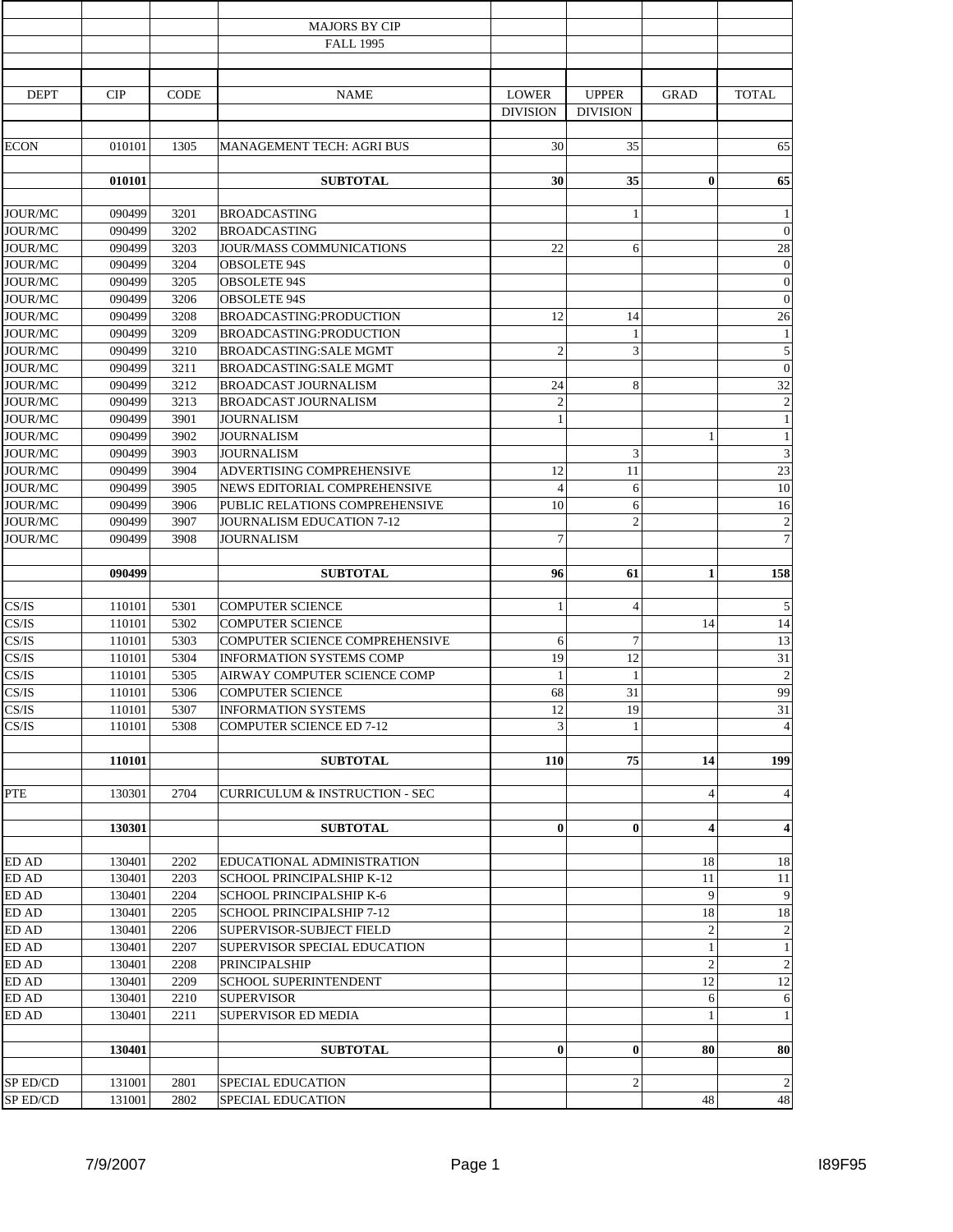|                 |        |             | <b>MAJORS BY CIP</b>                |                 |                 |                         |                         |
|-----------------|--------|-------------|-------------------------------------|-----------------|-----------------|-------------------------|-------------------------|
|                 |        |             | <b>FALL 1995</b>                    |                 |                 |                         |                         |
|                 |        |             |                                     |                 |                 |                         |                         |
| <b>DEPT</b>     |        |             |                                     | <b>LOWER</b>    | <b>UPPER</b>    |                         | <b>TOTAL</b>            |
|                 | CIP    | <b>CODE</b> | <b>NAME</b>                         | <b>DIVISION</b> | <b>DIVISION</b> | <b>GRAD</b>             |                         |
|                 |        |             |                                     |                 |                 |                         |                         |
| SP ED/CD        | 131001 | 2803        | MILD/MODERATE HANDICAP K-12         | 15              | 36              |                         | 51                      |
| SP ED/CD        | 131001 | 2804        | MILD/MODERATE HANDICAP K-6          | 13              | 14              |                         | 27                      |
| SP ED/CD        | 131001 | 2805        | MILD/MODERATE HANDICAP 7-12         |                 | 3               |                         | $\overline{\mathbf{3}}$ |
| SP ED/CD        | 131001 | 2806        | EARLY CHILDHOOD/SPECIAL ED          | 8               | $\mathbf{1}$    |                         | 9                       |
| SP ED/CD        | 131001 | 2807        | SEVERE/MULTI-HAND PRE-12            | 1               |                 |                         | $\mathbf{1}$            |
| SP ED/CD        | 131001 | 2808        | SP ED-BEHAVIORALLY IMPAIRED         |                 |                 | $\overline{4}$          | $\overline{4}$          |
| SP ED/CD        | 131001 | 2809        | SP ED-EARLY CHILDHOOD               |                 |                 | $\overline{4}$          | $\overline{4}$          |
| SP ED/CD        | 131001 | 2810        | SP ED-GIFTED AND TALENTED           |                 |                 | $\overline{2}$          | $\overline{c}$          |
| SP ED/CD        | 131001 | 2811        | SP ED-LEARNING DISABILITIES         |                 |                 | $\overline{7}$          | $\overline{7}$          |
| SP ED/CD        | 131001 | 2812        | SPECIAL ED-MILD/MODERATE            |                 |                 | 5                       | 5                       |
| SP ED/CD        | 131001 | 2813        | SPECIAL ED-SEVERE/MULTI-HAND        |                 |                 |                         | $\overline{0}$          |
| <b>SP ED/CD</b> | 131001 | 2814        | MENTAL RETARDATION                  |                 |                 |                         | $\overline{0}$          |
|                 |        |             |                                     |                 |                 |                         |                         |
|                 | 131001 |             | <b>SUBTOTAL</b>                     | 37              | 56              | 70                      | 163                     |
|                 |        |             |                                     |                 |                 |                         |                         |
| C&SP            | 131101 | 2102        | COUNSELING                          |                 |                 | 48                      | 48                      |
| C&SP            | 131101 | 2103        | <b>AGENCY COUNSELING</b>            |                 |                 | 99                      | 99                      |
| C&SP            | 131101 | 2104        | ELEMENTARY GUIDANCE COUNSELING      |                 |                 | 23                      | 23                      |
| C&SP            | 131101 | 2105        | SECONDARY GUIDANCE COUNSELING       |                 |                 | 29                      | 29                      |
| C&SP            | 131101 | 2106        | <b>COUNSELING</b>                   |                 |                 | 3                       | $\overline{3}$          |
| C&SP            | 131101 | 2107        | SCHOOL PSYCHOLOGIST-SPECIALIST      |                 |                 | 49                      | 49                      |
| C&SP            | 131101 | 2108        | ELEM & SECONDARY COUNSELING         |                 |                 | $\overline{4}$          | $\overline{4}$          |
|                 |        |             |                                     |                 |                 |                         |                         |
|                 | 131101 |             | <b>SUBTOTAL</b>                     | $\bf{0}$        | $\bf{0}$        | 255                     | 255                     |
| <b>ED MED</b>   | 131202 | 2303        | EDUCATIONAL MEDIA K-12              | 3               |                 |                         | 3                       |
| EL ED           | 131202 | 2401        | <b>ELEMENTARY EDUCATION</b>         | $\mathbf{1}$    | $\overline{2}$  |                         | $\overline{3}$          |
| EL ED           | 131202 | 2402        | ELEMENTARY EDUCATION                |                 |                 | 93                      | 93                      |
| EL ED           | 131202 | 2403        | <b>EARLY CHILDHOOD</b>              | 8               | 6               |                         | 14                      |
| EL ED           | 131202 | 2404        | <b>ELEMENTARY EDUCATION K-6</b>     | 253             | 337             |                         | 590                     |
| EL ED           | 131202 | 2405        | <b>MIDDLE GRADES 4-9</b>            | 17              | 18              |                         | 35                      |
| EL ED           | 131202 | 2406        | <b>EARLY CHILDHOOD</b>              |                 |                 | $\overline{2}$          | $\overline{2}$          |
| EL ED           | 131202 | 2407        | ELEMENTARY ED SPECIALIZATION        |                 |                 | 16                      | 16                      |
| EL ED           | 131202 | 2408        | MIDDLE SCHOOL                       |                 |                 | 6                       | 6                       |
| EL ED           | 131202 | 2409        | ELEMENTARY ED READING K-12          |                 |                 | $\overline{2}$          | $\overline{2}$          |
| EL ED           | 131202 | 2410        | ELEMENTARY ED READING K-6           |                 |                 | 10                      | 10                      |
| EL ED           | 131202 | 2411        | ELEMENTARY ED READING 7-12          |                 |                 |                         | $\mathbf{0}$            |
|                 |        |             |                                     |                 |                 |                         |                         |
|                 | 131202 |             | <b>SUBTOTAL</b>                     | 282             | 363             | 129                     | 774                     |
|                 |        |             |                                     |                 |                 |                         |                         |
| <b>BUS</b>      | 131303 | 1208        | <b>BUSINESS ED-BASIC BUS 7-12</b>   | 6               | 8               |                         | 14                      |
| <b>BUS</b>      | 131303 | 1209        | <b>BUSINESS ED-GENERAL OFF 7-12</b> |                 |                 |                         | $\mathbf{0}$            |
| <b>BUS</b>      | 131303 | 1210        | <b>BUSINESS EDUCATION 7-12</b>      |                 | 11              |                         | 12                      |
| <b>BUS</b>      | 131303 | 1211        | <b>MARKETING EDUCATION 7-12</b>     |                 |                 |                         | $\mathbf{0}$            |
| <b>BUS</b>      | 131303 | 1212        | VOCATIONAL DISTRIBUTIVE ED          |                 |                 |                         | $\mathbf{0}$            |
| BUS             | 131303 | 1214        | <b>BUSINESS-ACADEMIC</b>            |                 |                 | 1                       | 1                       |
| <b>BUS</b>      | 131303 | 1215        | <b>BUSINESS EDUCATION</b>           |                 |                 | $\overline{2}$          | $\overline{2}$          |
| <b>BUS</b>      | 131303 | 1216        | <b>VOCATIONAL BUSINESS ED</b>       |                 |                 | $\overline{c}$          | $\overline{2}$          |
| <b>BUS</b>      | 131303 | 1217        | <b>BUSINESS EDUCATION</b>           | 7               | 8               |                         | 15                      |
| <b>BUS</b>      | 131303 | 1410        | VOCATIONAL HOME ECONOMICS           |                 |                 | $\overline{c}$          | $\mathbf{2}$            |
| <b>BUS</b>      | 131303 | 1509        | VOCATIONAL TRADE AND INDUSTRY       |                 |                 |                         | $\boldsymbol{0}$        |
| BUS             | 131303 | 1802        | VOCATIONAL EDUCATION                |                 |                 | 5                       | 5                       |
| <b>BUS</b>      | 131303 | 1803        | OCCUPATIONAL EDUCATION              |                 | 1               |                         | $\mathbf{1}$            |
| <b>BUS</b>      | 131303 | 1804        | VOCATIONAL EDUCATION-ACADEMIC       |                 |                 | 4                       | $\overline{4}$          |
| <b>BUS</b>      | 131303 | 1805        | VOCATIONAL AGRICULTURE              |                 |                 | $\mathbf{1}$            | $\mathbf{1}$            |
| <b>BUS</b>      | 131303 | 1806        | VOCATIONAL GUIDANCE/COUNSELING      |                 |                 |                         | $\mathbf 0$             |
| <b>BUS</b>      | 131303 | 1807        | VOCATIONAL SPECIAL NEEDS            |                 |                 | $\overline{\mathbf{3}}$ | 3                       |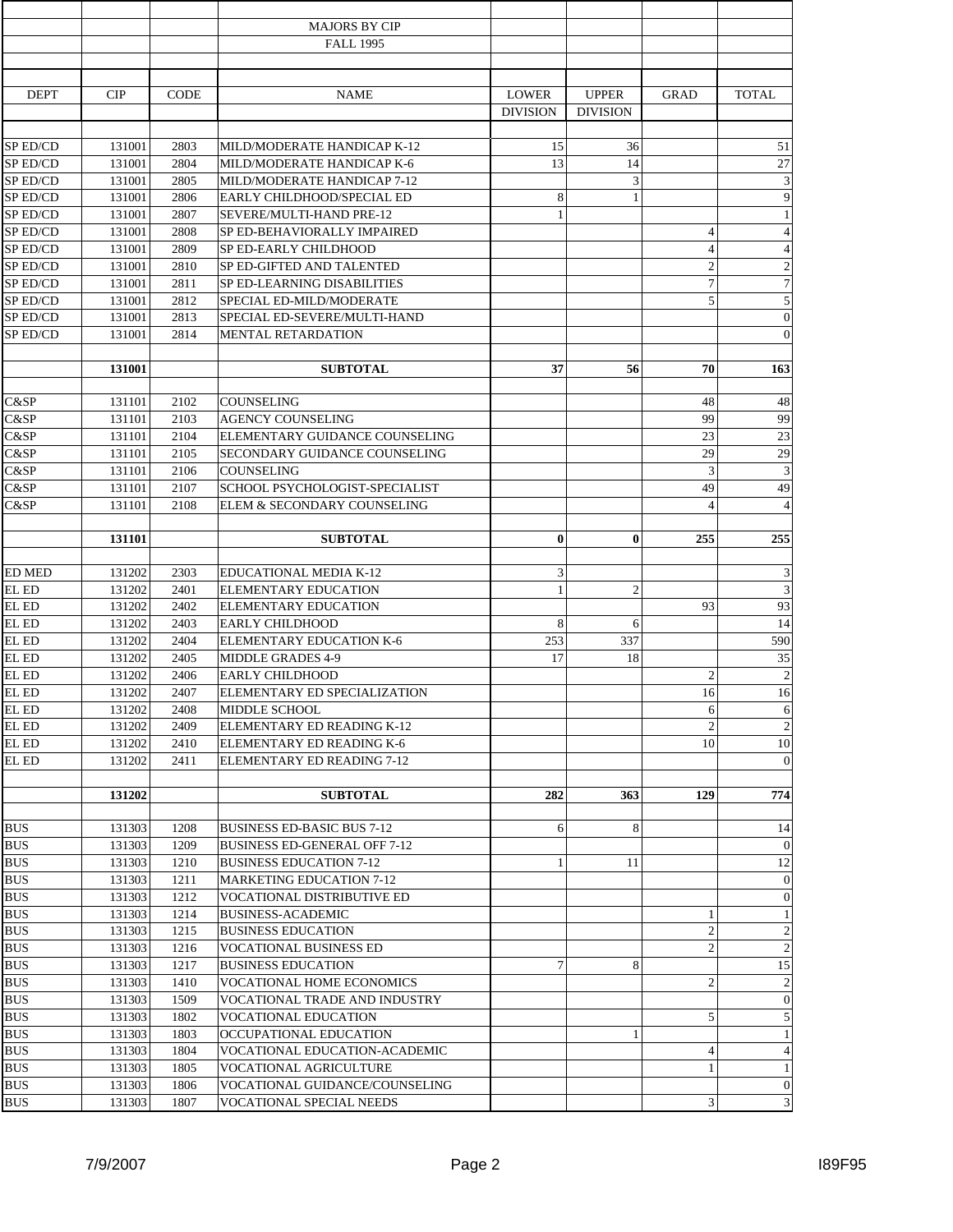|                      |        |             | <b>MAJORS BY CIP</b>              |                 |                  |                |                              |
|----------------------|--------|-------------|-----------------------------------|-----------------|------------------|----------------|------------------------------|
|                      |        |             | <b>FALL 1995</b>                  |                 |                  |                |                              |
|                      |        |             |                                   |                 |                  |                |                              |
| <b>DEPT</b>          | CIP    | <b>CODE</b> | <b>NAME</b>                       | <b>LOWER</b>    | <b>UPPER</b>     | <b>GRAD</b>    | <b>TOTAL</b>                 |
|                      |        |             |                                   | <b>DIVISION</b> | <b>DIVISION</b>  |                |                              |
|                      |        |             |                                   |                 |                  |                |                              |
|                      | 131303 |             | <b>SUBTOTAL</b>                   | 14              | 28               | 20             | 62                           |
| <b>HPER</b>          | 131314 | 2501        | PHYSICAL EDUCATION                | 1               |                  |                | $\mathbf{1}$                 |
| <b>HPER</b>          | 131314 | 2502        | PHYSICAL EDUCATION                |                 |                  | $\overline{2}$ | $\sqrt{2}$                   |
| <b>HPER</b>          | 131314 | 2503        | HEALTH EDUCATION K-12             |                 | 3                |                |                              |
| <b>HPER</b>          | 131314 | 2504        | HEALTH & PHYSICAL ED K-12         | 17              | 35               |                | 52                           |
| <b>HPER</b>          | 131314 | 2505        | PHYSICAL EDUCATION K-6            | 1               | $\overline{c}$   |                | $\overline{3}$               |
| <b>HPER</b>          | 131314 | 2506        | PHYSICAL EDUCATION 7-12           | 23              | 18               |                | 41                           |
| <b>HPER</b>          | 131314 | 2507        | <b>OBSOLETE 93F</b>               |                 |                  |                | $\boldsymbol{0}$             |
| <b>HPER</b>          | 131314 | 2508        | PHYSICAL ED MASTER TEACHER        |                 |                  | 9              | 9                            |
| <b>HPER</b>          | 131314 | 2509        | PHYSICAL ED/EXERCISE SCIENCE      |                 |                  | 6              | 6                            |
| <b>HPER</b>          | 131314 | 2510        | ADAPTED PHYSICAL EDUCATION        |                 |                  | $\overline{4}$ | $\overline{4}$               |
| <b>HPER</b>          | 131314 | 2511        | SUPERVISOR PHYSICAL EDUCATION     |                 |                  | $\overline{4}$ | $\overline{4}$               |
| <b>HPER</b>          | 131314 | 2512        | PHYSICAL EDUCATION                |                 |                  | $\overline{4}$ | $\overline{4}$               |
| <b>HPER</b>          | 131314 | 2513        | PHYSICAL EDUCATION COMP           | $\overline{4}$  | $\overline{c}$   |                | 6                            |
| <b>HPER</b>          | 131314 | 2516        | PHYSICAL EDUCATION                |                 | $\mathbf{1}$     |                | $\mathbf{1}$                 |
| <b>HPER</b>          | 131314 | 2517        | PHYSICAL EDUCATION-THESIS         |                 |                  |                | $\overline{0}$               |
|                      |        |             |                                   |                 |                  |                |                              |
|                      | 131314 |             | <b>SUBTOTAL</b>                   | 46              | 61               | 29             | 136                          |
| <b>BIOL</b>          | 131316 | 5109        | <b>SCIENCE/MATH EDUCATION</b>     |                 |                  | 1              | $\mathbf{1}$                 |
| <b>BIOL</b>          | 131316 | 5110        | <b>SCIENCE EDUCATION</b>          |                 |                  | 6              | 6                            |
|                      |        |             |                                   |                 |                  |                |                              |
|                      | 131316 |             | <b>SUBTOTAL</b>                   | $\bf{0}$        | $\bf{0}$         | 7              | $\overline{7}$               |
|                      |        |             |                                   |                 |                  |                |                              |
| PTE                  | 131399 | 2705        | INSTRUCTIONAL TECHNOLOGY          |                 |                  | 20             | 20                           |
|                      | 131399 |             | <b>SUBTOTAL</b>                   | $\bf{0}$        | $\bf{0}$         | 20             | 20                           |
|                      |        |             |                                   |                 |                  |                |                              |
| <b>MOD LAN</b>       | 160101 | 3401        | <b>FOREIGN LANGUAGES</b>          |                 |                  |                | $\overline{0}$               |
| <b>MOD LAN</b>       | 160101 | 3402        | <b>FOREIGN LANGUAGES</b>          |                 |                  | $\overline{4}$ | $\overline{4}$               |
| $\overline{MOD}$ LAN | 160101 | 3403        | <b>OBSOLETE 94S</b>               |                 |                  |                | $\boldsymbol{0}$             |
| MOD LAN              | 160101 | 3404        | ENGLISH AS 2ND LANGUAGE           | $\mathbf{2}$    | $\overline{c}$   | 1              | 5                            |
|                      |        |             |                                   |                 |                  |                |                              |
|                      | 160101 |             | <b>SUBTOTAL</b>                   | $\overline{2}$  | $\boldsymbol{2}$ | 5              | $\boldsymbol{9}$             |
| <b>MOD LAN</b>       | 160501 | 3601        | <b>GERMAN</b>                     |                 |                  |                | $\mathbf{0}$                 |
| <b>MOD LAN</b>       | 160501 | 3602        | <b>GERMAN</b>                     |                 |                  |                | $\mathbf{0}$                 |
| <b>MOD LAN</b>       | 160501 | 3603        | <b>GERMAN</b>                     |                 |                  |                | $\mathbf{0}$                 |
| <b>MOD LAN</b>       | 160501 | 3604        | <b>GERMAN EDUCATION 7-12</b>      |                 | 1                |                | $\mathbf{1}$                 |
| <b>MOD LAN</b>       | 160501 | 3605        | <b>GERMAN EDUCATION</b>           |                 |                  | 1              | $\mathbf{1}$                 |
| <b>MOD LAN</b>       | 160501 | 3606        | TRANSLATION INTERPRETATION-GERMAN |                 | 1                |                | $\mathbf{1}$                 |
|                      |        |             |                                   |                 |                  |                |                              |
|                      | 160501 |             | <b>SUBTOTAL</b>                   | $\bf{0}$        | $\overline{2}$   | 1              | $\mathbf{3}$                 |
|                      |        |             |                                   |                 |                  |                |                              |
| <b>MOD LAN</b>       | 160901 | 3501        | <b>FRENCH</b>                     |                 |                  |                | $\mathbf{0}$                 |
| <b>MOD LAN</b>       | 160901 | 3502        | <b>FRENCH</b>                     |                 |                  | $\mathbf{1}$   | $\mathbf{1}$                 |
| <b>MOD LAN</b>       | 160901 | 3503        | <b>FRENCH</b>                     |                 | 3                |                | $\mathbf{3}$                 |
| <b>MOD LAN</b>       | 160901 | 3504        | FRENCH EDUCATION 7-12             | $\mathfrak{2}$  | $\overline{c}$   |                | $\overline{4}$               |
| <b>MOD LAN</b>       | 160901 | 3505        | <b>FRENCH EDUCATION</b>           |                 |                  | 1              | $\mathbf{1}$<br>$\mathbf{1}$ |
| <b>MOD LAN</b>       | 160901 | 3506        | TRANSLATION INTERPRETATION-FRENCH |                 | $\mathbf{1}$     |                |                              |
|                      | 160901 |             | <b>SUBTOTAL</b>                   | $\mathbf{2}$    | 6                | 2              | 10                           |
|                      |        |             |                                   |                 |                  |                |                              |
| MOD LAN              | 160905 | 3701        | <b>SPANISH</b>                    |                 |                  |                | $\overline{0}$               |
| <b>MOD LAN</b>       | 160905 | 3702        | <b>SPANISH</b>                    |                 |                  | 15             | 15                           |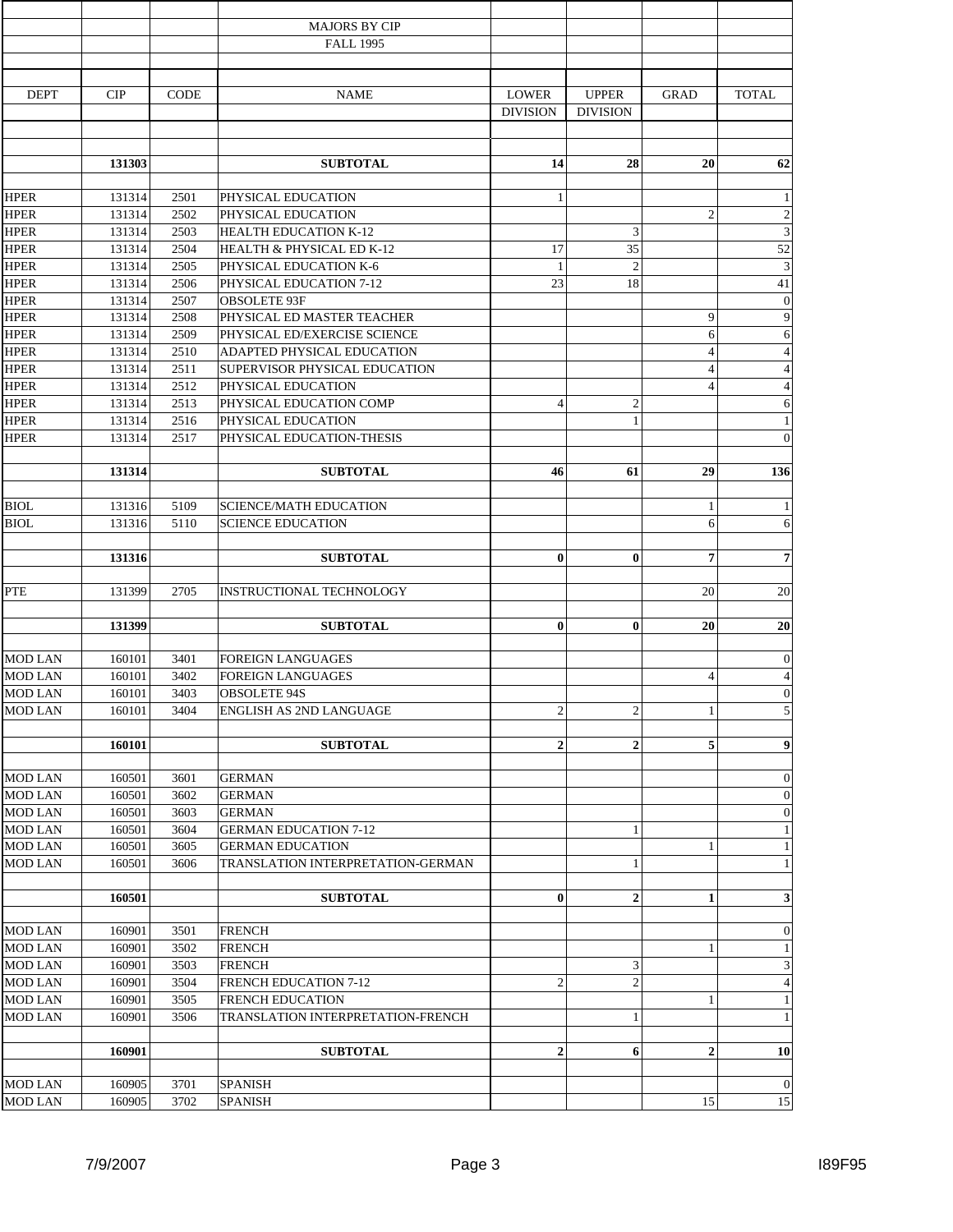|                |        |             | <b>MAJORS BY CIP</b>                  |                 |                 |                |                         |
|----------------|--------|-------------|---------------------------------------|-----------------|-----------------|----------------|-------------------------|
|                |        |             | <b>FALL 1995</b>                      |                 |                 |                |                         |
|                |        |             |                                       |                 |                 |                |                         |
| <b>DEPT</b>    | CIP    | <b>CODE</b> | <b>NAME</b>                           | <b>LOWER</b>    | <b>UPPER</b>    | <b>GRAD</b>    | <b>TOTAL</b>            |
|                |        |             |                                       | <b>DIVISION</b> | <b>DIVISION</b> |                |                         |
|                |        |             |                                       |                 |                 |                |                         |
| <b>MOD LAN</b> | 160905 | 3703        | <b>SPANISH</b>                        | 5               | 5               | 1              | 11                      |
| <b>MOD LAN</b> | 160905 | 3704        | <b>SPANISH EDUCATION 7-12</b>         | $\mathbf{1}$    | $\,8\,$         |                | 9                       |
| <b>MOD LAN</b> | 160905 | 3705        | SPANISH-ACADEMIC                      |                 |                 | 1              | -1                      |
| <b>MOD LAN</b> | 160905 | 3706        | <b>SPANISH EDUCATION</b>              |                 |                 | $\overline{2}$ | $\overline{2}$          |
| <b>MOD LAN</b> | 160905 | 3707        | TRANSLATION INTERPRETATION-SPANISH    | 5               | $\overline{4}$  |                | 9                       |
|                |        |             |                                       |                 |                 |                |                         |
|                | 160905 |             | <b>SUBTOTAL</b>                       | 11              | 17              | 19             | 47                      |
|                |        |             |                                       |                 |                 |                |                         |
| F&CS           | 190499 | 1401        | <b>FAMILY &amp; CONSUMER SCIENCE</b>  |                 |                 |                | $\mathbf{0}$            |
| F&CS           | 190499 | 1402        | <b>FAMILY &amp; CONSUMER SCIENCE</b>  |                 |                 | 3              | 3                       |
| F&CS           | 190499 | 1403        | <b>OBSOLETE 94F</b>                   | 5               | 11              |                | 16                      |
| F&CS           | 190499 | 1404        | <b>FAMILY &amp; CONSUMER SCIENCE</b>  |                 |                 |                | $\boldsymbol{0}$        |
| F&CS           | 190499 | 1405        | FAMILY & CONSUMER SCI IN BUS          | 19              | 16              |                | 35                      |
| F&CS           | 190499 | 1407        | HUMAN DEVEL & RELATIONSHIPS           | $\overline{7}$  | 22              |                | 29                      |
| F&CS           | 190499 | 1408        | HOME ECON OCCUPATIONAL ED 7-12        |                 |                 |                | $\overline{0}$          |
| F&CS           | 190499 | 1409        | VOCATIONAL HOME ECON ED 7-12          | 4               | 6               |                | 10                      |
| F&CS           | 190499 | 1411        | <b>GERIATRIC CARE MANAGEMENT COMP</b> | $\overline{2}$  | 3               |                | 5                       |
|                |        |             |                                       |                 |                 |                |                         |
|                | 190499 |             | <b>SUBTOTAL</b>                       | 37              | 58              | 3              | 98                      |
|                |        |             |                                       |                 |                 |                |                         |
| F&CS           | 190503 | 1406        | <b>DIETETICS</b>                      | 8               | 3               |                | 11                      |
|                |        |             |                                       |                 |                 |                |                         |
|                | 190503 |             | <b>SUBTOTAL</b>                       | 8               | 3               | $\bf{0}$       | 11                      |
|                |        |             |                                       |                 |                 |                |                         |
| <b>ENG</b>     | 230101 | 3301        | <b>ENGLISH</b>                        | 1               | $\mathbf{1}$    |                | $\overline{c}$          |
| ${\rm ENG}$    | 230101 | 3302        | <b>ENGLISH</b>                        |                 |                 | 11             | 11                      |
| <b>ENG</b>     | 230101 | 3303        | <b>ENGLISH</b>                        | 17              | 18              |                | 35                      |
| <b>ENG</b>     | 230101 | 3304        | <b>ENGLISH LANGUAGE ARTS ED 7-12</b>  | 5               | $\overline{2}$  |                | $\overline{7}$          |
| <b>ENG</b>     | 230101 | 3305        | <b>ENGLISH EDUCATION 7-12</b>         | 35              | 26              |                | 61                      |
| ${\rm ENG}$    | 230101 | 3306        | ENGLISH-ACADEMIC                      |                 |                 | $\overline{7}$ | $\overline{7}$          |
| <b>ENG</b>     | 230101 | 3307        | <b>ENGLISH EDUCATION</b>              |                 |                 | 3              | 3                       |
|                |        |             |                                       |                 |                 |                |                         |
|                | 230101 |             | <b>SUBTOTAL</b>                       | 58              | 47              | 21             | 126                     |
| SP/TH          | 231001 | 4301        | <b>SPEECH</b>                         | 1               |                 |                | $\mathbf{1}$            |
| SP/TH          | 231001 | 4302        | <b>SPEECH</b>                         |                 |                 | $\overline{4}$ | $\overline{4}$          |
| SP/TH          | 231001 | 4303        | SPEECH COMMUNICATION COMP             |                 |                 |                | $\overline{0}$          |
| SP/TH          | 231001 | 4304        | SPEECH COMMUNICATION                  | 14              | $\overline{4}$  |                | 18                      |
| SP/TH          | 231001 | 4305        | ORGANIZATIONAL COMMUNICATION          | 16              | 48              |                | 64                      |
| SP/TH          | 231001 | 4306        | SPEECH EDUCATION 7-12                 |                 | $\overline{c}$  |                | $\mathbf{2}$            |
| SP/TH          | 231001 | 4307        | SPEECH/THEATRE EDUCATION 7-12         | 2               | 6               |                | 8                       |
| ${\rm SP/TH}$  | 231001 | 4308        | SPEECH COMMUNICATION-ACADEMIC         |                 |                 | 19             | 19                      |
| SP/TH          | 231001 | 4309        | SPEECH COMMUNICATION EDUCATION        |                 |                 | $\mathbf{1}$   | 1                       |
|                |        |             |                                       |                 |                 |                |                         |
|                | 231001 |             | <b>SUBTOTAL</b>                       | 33              | 60              | 24             | 117                     |
|                |        |             |                                       |                 |                 |                |                         |
| <b>GEN STD</b> | 240102 | 4999        | <b>GENERAL STUDIES</b>                |                 | $\overline{c}$  |                | $\overline{2}$          |
| <b>GEN STD</b> | 240102 | 6999        | <b>GENERAL STUDIES</b>                | 1               | $\mathbf{1}$    |                | $\overline{2}$          |
|                |        |             |                                       |                 |                 |                |                         |
|                | 240102 |             | <b>SUBTOTAL</b>                       | 1               | 3               | $\bf{0}$       | $\overline{\mathbf{4}}$ |
|                |        |             |                                       |                 |                 |                |                         |
| <b>BIOL</b>    | 260101 | 5101        | <b>BIOLOGY</b>                        |                 |                 |                | $\overline{0}$          |
| <b>BIOL</b>    | 260101 | 5102        | <b>BIOLOGY</b>                        |                 |                 | 14             | 14                      |
| <b>BIOL</b>    | 260101 | 5103        | <b>BIOLOGY COMPREHENSIVE</b>          | 28              | 52              |                | 80                      |
| <b>BIOL</b>    | 260101 | 5104        | <b>BIOLOGY</b>                        | 16              | 21              |                | 37                      |
| <b>BIOL</b>    | 260101 | 5105        | <b>BIOLOGY EDUCATION 7-12</b>         | 13              | 9               | 1              | 23                      |
| <b>BIOL</b>    | 260101 | 5106        | <b>SCIENCE/MATH EDUCATION 7-9</b>     |                 |                 |                | $\overline{0}$          |
|                |        |             |                                       |                 |                 |                |                         |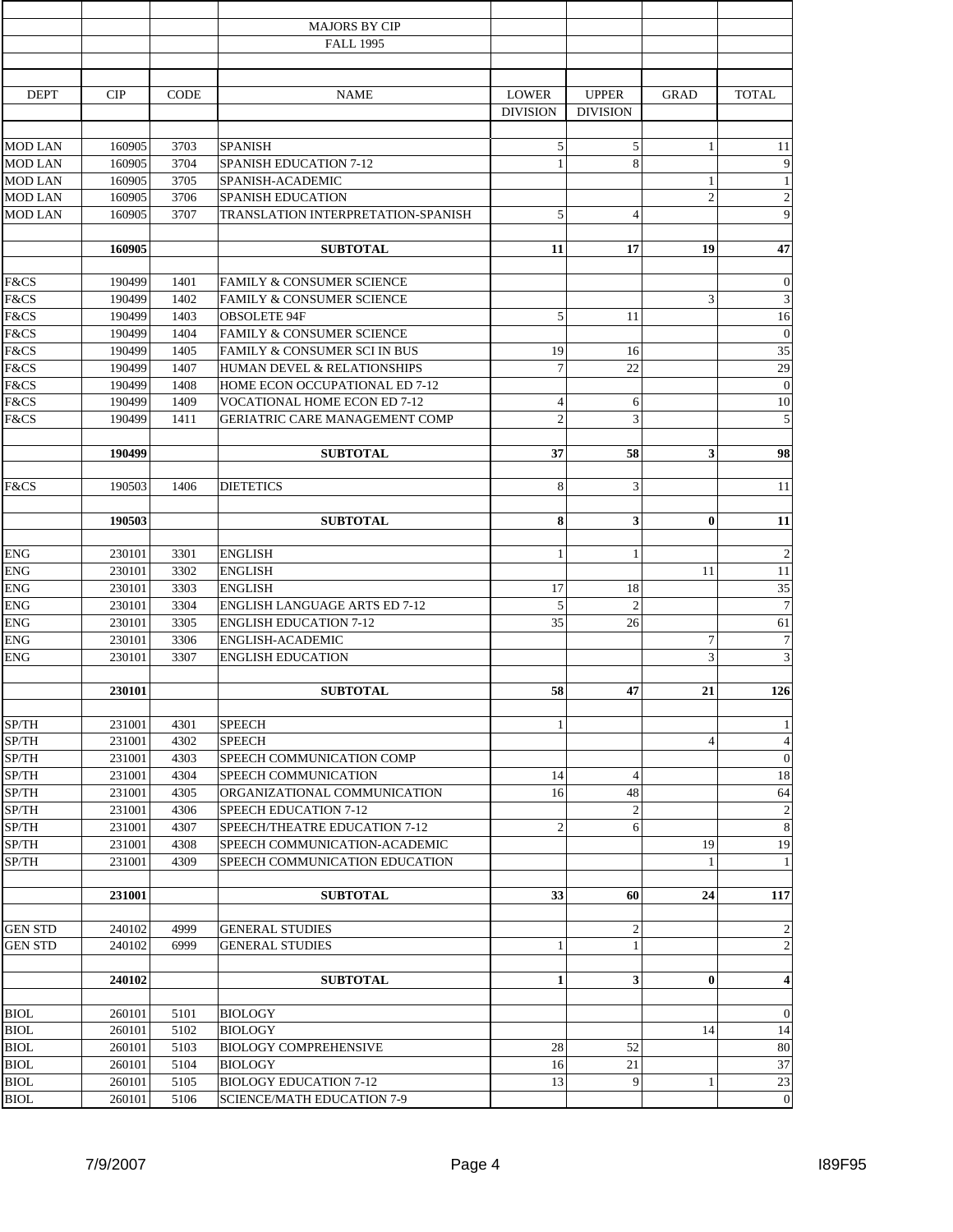|                                  |                  |              | <b>MAJORS BY CIP</b>                                             |                  |                 |                |                                    |
|----------------------------------|------------------|--------------|------------------------------------------------------------------|------------------|-----------------|----------------|------------------------------------|
|                                  |                  |              | <b>FALL 1995</b>                                                 |                  |                 |                |                                    |
|                                  |                  |              |                                                                  |                  |                 |                |                                    |
| <b>DEPT</b>                      | CIP              | <b>CODE</b>  | <b>NAME</b>                                                      | <b>LOWER</b>     | <b>UPPER</b>    | <b>GRAD</b>    | <b>TOTAL</b>                       |
|                                  |                  |              |                                                                  | <b>DIVISION</b>  | <b>DIVISION</b> |                |                                    |
|                                  |                  |              |                                                                  |                  |                 |                |                                    |
| <b>BIOL</b>                      | 260101           | 5107         | BIOLOGY-ACADEMIC                                                 |                  |                 | 12             | 12                                 |
| <b>BIOL</b>                      | 260101           | 5108         | <b>BIOLOGY EDUCATION</b>                                         |                  |                 |                | $\theta$                           |
| <b>BIOL</b><br><b>BIOL</b>       | 260101<br>260101 | 5111<br>5112 | <b>BIOLOGY COMP: WILDLIFE</b><br><b>BIOLOGY COMP:ENVIRONMENT</b> | 34<br>6          | 33<br>10        |                | 67                                 |
| <b>BIOL</b>                      | 260101           | 5113         | <b>BIOLOGY COMP:MOLE BIOL</b>                                    | 3                | 6               |                | 16<br>9                            |
| <b>BIOL</b>                      | 260101           | 5114         | <b>BIOLOGY COMP:AGRI-BIO</b>                                     |                  | $\overline{4}$  |                | $\overline{4}$                     |
| <b>BIOL</b>                      | 260101           | 5115         | <b>BIOLOGY COMP:ENVIRON HEALTH</b>                               |                  | 6               |                | 6                                  |
| <b>BIOL</b>                      | 260101           | 7403         | PRE-AGRICULTURE                                                  | 12               | $\mathbf{1}$    |                | 13                                 |
| <b>BIOL</b>                      | 260101           | 7404         | PRE-FORESTRY                                                     |                  | $\mathbf{1}$    |                | $\mathbf{1}$                       |
| <b>BIOL</b>                      | 260101           | 7405         | PRE-WILDLIFE                                                     | 6                | 1               |                | $\overline{7}$                     |
|                                  |                  |              |                                                                  |                  |                 |                |                                    |
|                                  | 260101           |              | <b>SUBTOTAL</b>                                                  | 118              | 144             | 27             | 289                                |
| MATH/ST                          | 270101           | 5801         | <b>MATHEMATICS</b>                                               |                  |                 |                | $\boldsymbol{0}$                   |
| MATH/ST                          | 270101           | 5802         | <b>MATHEMATICS</b>                                               |                  |                 | 5              | 5                                  |
| <b>MATH/ST</b>                   | 270101           | 5803         | MATHEMATICS COMPREHENSIVE                                        | 1                | $\overline{c}$  |                | 3                                  |
| <b>MATH/ST</b>                   | 270101           | 5804         | <b>MATHEMATICS</b>                                               | 11               | $\overline{7}$  |                | 18                                 |
| <b>MATH/ST</b>                   | 270101           | 5805         | <b>OBSOLETE 94S</b>                                              |                  |                 |                | $\boldsymbol{0}$                   |
| <b>MATH/ST</b>                   | 270101           | 5806         | MATHEMATICS-ACADEMIC                                             |                  |                 |                | $\boldsymbol{0}$                   |
| <b>MATH/ST</b>                   | 270101           | 5807         | <b>MATHEMATICS EDUCATION</b>                                     |                  |                 | 6              | 6                                  |
| MATH/ST                          | 270101           | 5808         | MATHEMATICS ACTUARY SCIENCE                                      | 5                | 3               |                | 8                                  |
| <b>MATH/ST</b>                   | 270101           | 5809         | <b>MATHEMATICS EDUCATION 7-12</b>                                | 8                | 8               |                | 16                                 |
| <b>MATH/ST</b>                   | 270101           | 5810         | <b>MATHEMATICS EDUCATION 7-12</b>                                | 7                | 29              |                | 36                                 |
| <b>MATH/ST</b>                   | 270101           | 5811         | MATHEMATICS COMP: APPLIED MATH                                   |                  |                 |                | $\boldsymbol{0}$                   |
|                                  | 270101           |              | <b>SUBTOTAL</b>                                                  | 32               | 49              | 11             | 92                                 |
|                                  |                  |              | <b>STATISTICS</b>                                                |                  |                 |                |                                    |
| <b>MATH/ST</b><br><b>MATH/ST</b> | 270501<br>270501 | 5901<br>5902 | <b>STATISTICS</b>                                                |                  |                 | $\overline{2}$ | $\boldsymbol{0}$<br>$\overline{2}$ |
| <b>MATH/ST</b>                   | 270501           | 5903         | STATISTICS COMPREHENSIVE                                         |                  | 1               |                | $\mathbf{1}$                       |
| <b>MATH/ST</b>                   | 270501           | 5904         | <b>STATISTICS</b>                                                | 1                | $\mathbf{1}$    |                | $\overline{c}$                     |
| MATH/ST                          | 270501           | 5905         | STATISTICS ACTUARY SCIENCE                                       | $\mathbf{1}$     | 3               |                | $\overline{4}$                     |
|                                  |                  |              |                                                                  |                  |                 |                |                                    |
|                                  | 270501           |              | <b>SUBTOTAL</b>                                                  | $\mathbf{2}$     | 5               | $\overline{2}$ | 9                                  |
| <b>HPER</b>                      | 310101           | 2601         | <b>RECREATION</b>                                                | $\mathbf{1}$     |                 |                | $\mathbf{1}$                       |
| <b>HPER</b>                      | 310101           | 2602         | <b>RECREATION</b>                                                |                  |                 | 1              | $\mathbf{1}$                       |
| <b>HPER</b>                      | 310101           | 2603         | RECREATION LEADERSHIP COMP                                       | $\overline{4}$   | 17              |                | 21                                 |
| <b>HPER</b>                      | 310101           | 2604         | FITNESS & LEISURE MGT COMP                                       | 26               | 39              |                | 65                                 |
| <b>HPER</b>                      | 310101           | 2605         | RECREATION LEADERSHIP                                            |                  | $\overline{c}$  |                | $\overline{2}$                     |
|                                  |                  |              |                                                                  |                  |                 |                |                                    |
|                                  | 310101           |              | <b>SUBTOTAL</b>                                                  | 31               | 58              | $\mathbf{1}$   | 90                                 |
| <b>HPER</b>                      | 310504           | 2514         | SPORTS ADMINISTRATION COM                                        | 11               | 6               |                | 17                                 |
| <b>HPER</b>                      | 310504           | 2515         | SPORTS ADMINISTRATION                                            | -1               | $\overline{7}$  |                | 8                                  |
|                                  | 310504           |              | <b>SUBTOTAL</b>                                                  | 12               | 13              | $\bf{0}$       | 25                                 |
|                                  |                  |              |                                                                  |                  |                 |                |                                    |
| PHIL                             | 380101           | 4201         | PHILOSOPHY                                                       |                  |                 |                | $\overline{0}$                     |
| PHIL                             | 380101           | 4202         | PHILOSOPHY                                                       |                  |                 | $\mathfrak{2}$ | $\overline{2}$                     |
|                                  | 380101           |              | <b>SUBTOTAL</b>                                                  | $\boldsymbol{0}$ | $\bf{0}$        | $\overline{2}$ | $\overline{2}$                     |
| <b>CHEM</b>                      | 400501           | 5201         | <b>CHEMISTRY</b>                                                 |                  | 1               |                | $\mathbf{1}$                       |
| <b>CHEM</b>                      | 400501           | 5202         | <b>CHEMISTRY</b>                                                 |                  |                 | $\overline{2}$ | $\overline{c}$                     |
| <b>CHEM</b>                      | 400501           | 5203         | <b>CHEMISTRY COMPREHENSIVE</b>                                   | 7                | 7               |                | 14                                 |
| <b>CHEM</b>                      | 400501           | 5204         | CHEMISTRY (ASC APPROVED)                                         | $\mathfrak{Z}$   |                 |                | 3                                  |
|                                  |                  |              |                                                                  |                  |                 |                |                                    |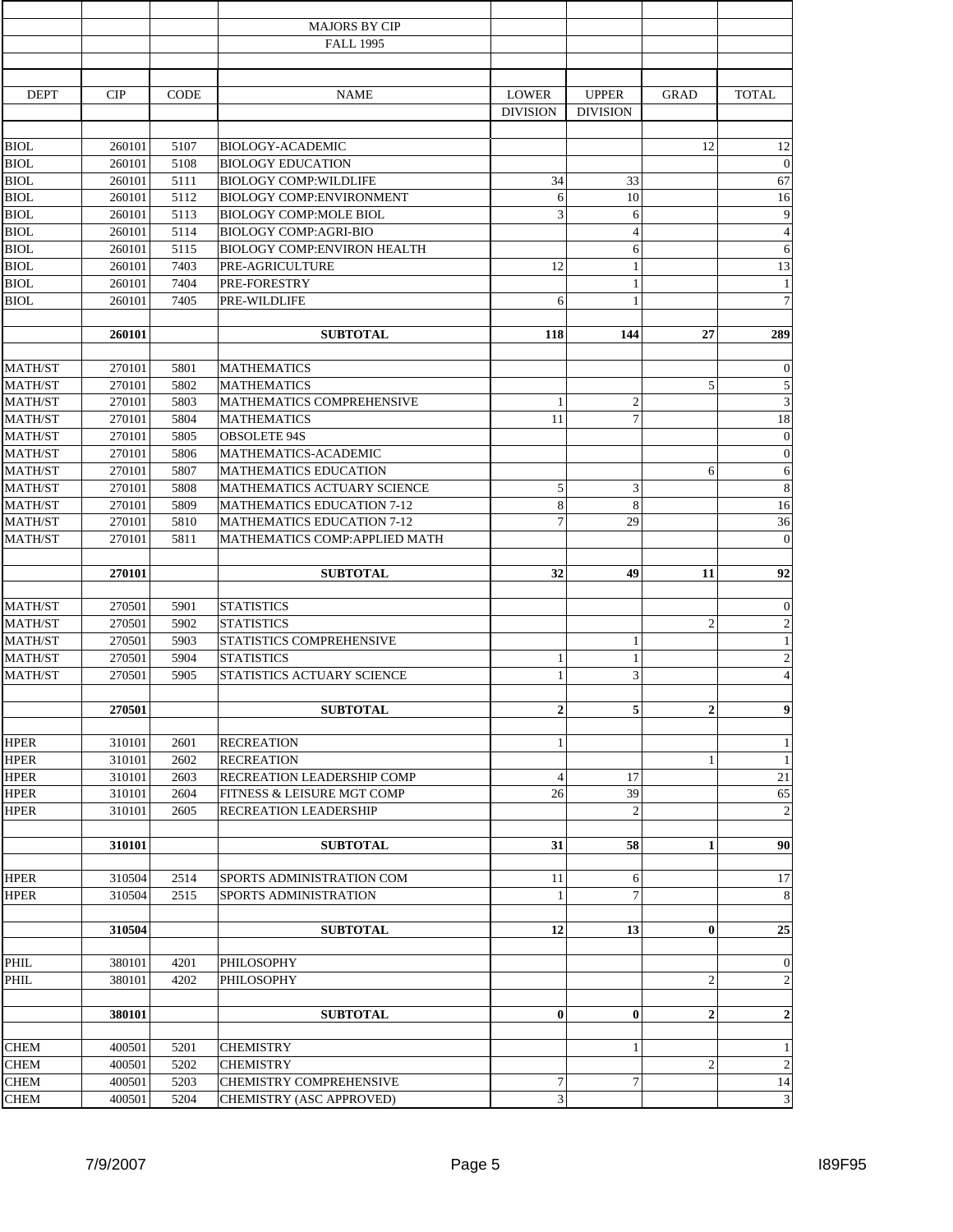|                            |                  |              | <b>MAJORS BY CIP</b>                 |                                 |                                 |                |                    |
|----------------------------|------------------|--------------|--------------------------------------|---------------------------------|---------------------------------|----------------|--------------------|
|                            |                  |              | <b>FALL 1995</b>                     |                                 |                                 |                |                    |
|                            |                  |              |                                      |                                 |                                 |                |                    |
| <b>DEPT</b>                | <b>CIP</b>       | <b>CODE</b>  | <b>NAME</b>                          | <b>LOWER</b><br><b>DIVISION</b> | <b>UPPER</b><br><b>DIVISION</b> | <b>GRAD</b>    | <b>TOTAL</b>       |
| <b>CHEM</b>                |                  | 5205         | <b>CHEMISTRY</b>                     | $\mathfrak{Z}$                  | 6                               |                | 9                  |
| <b>CHEM</b>                | 400501<br>400501 | 5206         | <b>CHEMISTRY EDUCATION 7-12</b>      | $\overline{2}$                  | $\overline{c}$                  |                | $\overline{4}$     |
| <b>CHEM</b>                | 400501           | 5207         | CHEMISTRY COMP:MOLEC BIOL            |                                 | $\overline{7}$                  |                | $\overline{7}$     |
|                            |                  |              |                                      |                                 |                                 |                |                    |
|                            | 400501           |              | <b>SUBTOTAL</b>                      | 15                              | 23                              | $\overline{2}$ | 40                 |
| <b>PHYS</b>                | 400801           | 6201         | <b>PHYSICS</b>                       |                                 | $\overline{2}$                  |                | $\overline{2}$     |
| <b>PHYS</b>                | 400801           | 6202         | <b>PHYSICS</b>                       |                                 |                                 |                | $\boldsymbol{0}$   |
| <b>PHYS</b>                | 400801           | 6203         | PHYSICS COMPREHENSIVE                | 3                               | 6                               |                | 9                  |
| <b>PHYS</b>                | 400801           | 6204         | PHYSICAL SCIENCE                     |                                 | $\overline{4}$                  |                | $\overline{4}$     |
| <b>PHYS</b>                | 400801           | 6205         | <b>PHYSICS</b>                       | $\mathbf{1}$                    |                                 |                | $\mathbf{1}$       |
| <b>PHYS</b>                | 400801           | 6206         | PHYSICAL SCIENCE ED 7-12             | $\mathbf{1}$                    | 6                               |                | $\overline{7}$     |
| <b>PHYS</b>                | 400801           | 6207         | PHYSICS EDUCATION                    | $\overline{2}$                  |                                 |                | $\overline{c}$     |
| <b>PHYS</b>                | 400801           | 7407         | PRE-ARCHITECTURE                     | 13                              |                                 |                | 13                 |
| <b>PHYS</b>                | 400801           | 7408         | PRE-ENGINEERING                      | 41                              | 3                               |                | 44                 |
| <b>PHYS</b>                | 400801           | 7409         | PRE-METEOROLOGY                      | 3                               |                                 |                | 3                  |
| <b>PHYS</b>                | 400801           | 7410         | PRE-OCEANOGRAPHY                     | $\mathbf{1}$                    |                                 |                | $\mathbf{1}$       |
|                            | 400801           |              | <b>SUBTOTAL</b>                      | 65                              | 21                              | $\mathbf{0}$   | 86                 |
| <b>PSYCH</b>               | 420101           | 6401         | <b>PSYCHOLOGY</b>                    | 1                               | 1                               |                | $\overline{2}$     |
| <b>PSYCH</b>               | 420101           | 6402         | <b>PSYCHOLOGY</b>                    |                                 |                                 | 3              | 3                  |
| <b>PSYCH</b>               | 420101           | 6403         | PSYCHOLOGY COMPREHENSIVE             | $\sqrt{2}$                      | 6                               |                | 8                  |
| <b>PSYCH</b>               | 420101           | 6404         | HUMAN FACTORS COMPREHENSIVE          | $\overline{2}$                  | $\mathbf{1}$                    |                | 3                  |
| <b>PSYCH</b>               | 420101           | 6405         | PSYCHOBIOLOGY COMPREHENSIVE          |                                 | $\overline{4}$                  |                | $\overline{4}$     |
| <b>PSYCH</b>               | 420101           | 6406         | <b>OBSOLETE 94S</b>                  |                                 |                                 |                | $\boldsymbol{0}$   |
| <b>PSYCH</b>               | 420101           | 6407         | PSYCHOLOGY EDUCATION 7-12            | $\mathbf{1}$                    | $\overline{4}$                  |                | 5                  |
| <b>PSYCH</b>               | 420101           | 6408         | <b>PSYCHOLOGY</b>                    | 116                             | 82                              |                | 198                |
| <b>PSYCH</b>               | 420101           | 6409         | PSYCHOLOGY                           | 7                               | 7                               |                | 14                 |
|                            |                  |              |                                      |                                 |                                 |                |                    |
|                            | 420101           |              | <b>SUBTOTAL</b>                      | 129                             | 105                             | 3              | 237                |
|                            |                  |              |                                      |                                 |                                 |                |                    |
| CJ                         | 430104           | 5401         | <b>CRIMINAL JUSTICE</b>              |                                 | $\mathbf{1}$                    |                | 1                  |
| <b>CJ</b>                  | 430104           | 5402         | <b>CRIMINAL JUSTICE</b>              |                                 |                                 | $\overline{2}$ | $\overline{2}$     |
| $\overline{C}$             | 430104           | 5403         | CRIMINAL JUSTICE COMPREHENSIVE       | $\overline{2}$                  | 51                              |                | 53                 |
| CJ                         | 430104           | 5404         | <b>CRIMINAL JUSTICE</b>              | 155                             | 93                              | 1              | 249                |
| CJ                         | 430104           | 5405         | <b>OBSOLETE</b>                      |                                 |                                 |                | $\boldsymbol{0}$   |
|                            | 430104           |              | <b>SUBTOTAL</b>                      | 157                             | 145                             | 3              | 305                |
| <b>SOC WK</b>              | 440701           | 6601         | <b>SOCIAL WORK</b>                   |                                 |                                 |                | $\boldsymbol{0}$   |
| <b>SOC WK</b>              | 440701           | 6602         | <b>SOCIAL WORK</b>                   |                                 |                                 |                | $\boldsymbol{0}$   |
| <b>SOC WK</b>              | 440701           | 6603         | <b>OBSOLETE 94S</b>                  |                                 | 1                               |                | $\mathbf{1}$       |
| <b>SOC WK</b>              | 440701           | 6604         | <b>SOCIAL WORK</b>                   | 71                              | 76                              |                | 147                |
| <b>SOC WK</b>              | 440701           | 6605         | <b>OBSOLETE 94S</b>                  |                                 | $\mathbf{2}$                    |                | $\overline{c}$     |
|                            | 440701           |              | <b>SUBTOTAL</b>                      | 71                              | 79                              | $\bf{0}$       | 150                |
|                            |                  |              |                                      |                                 |                                 |                |                    |
| <b>ECON</b>                | 450601           | 1301         | <b>ECONOMICS</b>                     |                                 |                                 |                | $\boldsymbol{0}$   |
| <b>ECON</b>                | 450601           | 1302         | <b>ECONOMICS</b>                     |                                 |                                 |                | $\boldsymbol{0}$   |
| <b>ECON</b>                | 450601           | 1303<br>1304 | <b>OBSOLETE 94S</b>                  |                                 |                                 |                | $\boldsymbol{0}$   |
| <b>ECON</b>                | 450601           |              | <b>ECONOMICS EDUCATION 7-12</b>      |                                 |                                 |                | $\boldsymbol{0}$   |
| <b>ECON</b><br><b>ECON</b> | 450601<br>450601 | 1306<br>1307 | <b>ECONOMICS</b><br><b>ECONOMICS</b> | 9                               | $\overline{4}$<br>$\mathbf{1}$  |                | 13<br>$\mathbf{1}$ |
|                            |                  |              |                                      |                                 |                                 |                |                    |
|                            | 450601           |              | <b>SUBTOTAL</b>                      | 9                               | 5                               | $\bf{0}$       | 14                 |
|                            |                  |              |                                      |                                 |                                 |                |                    |
|                            |                  |              |                                      |                                 |                                 |                |                    |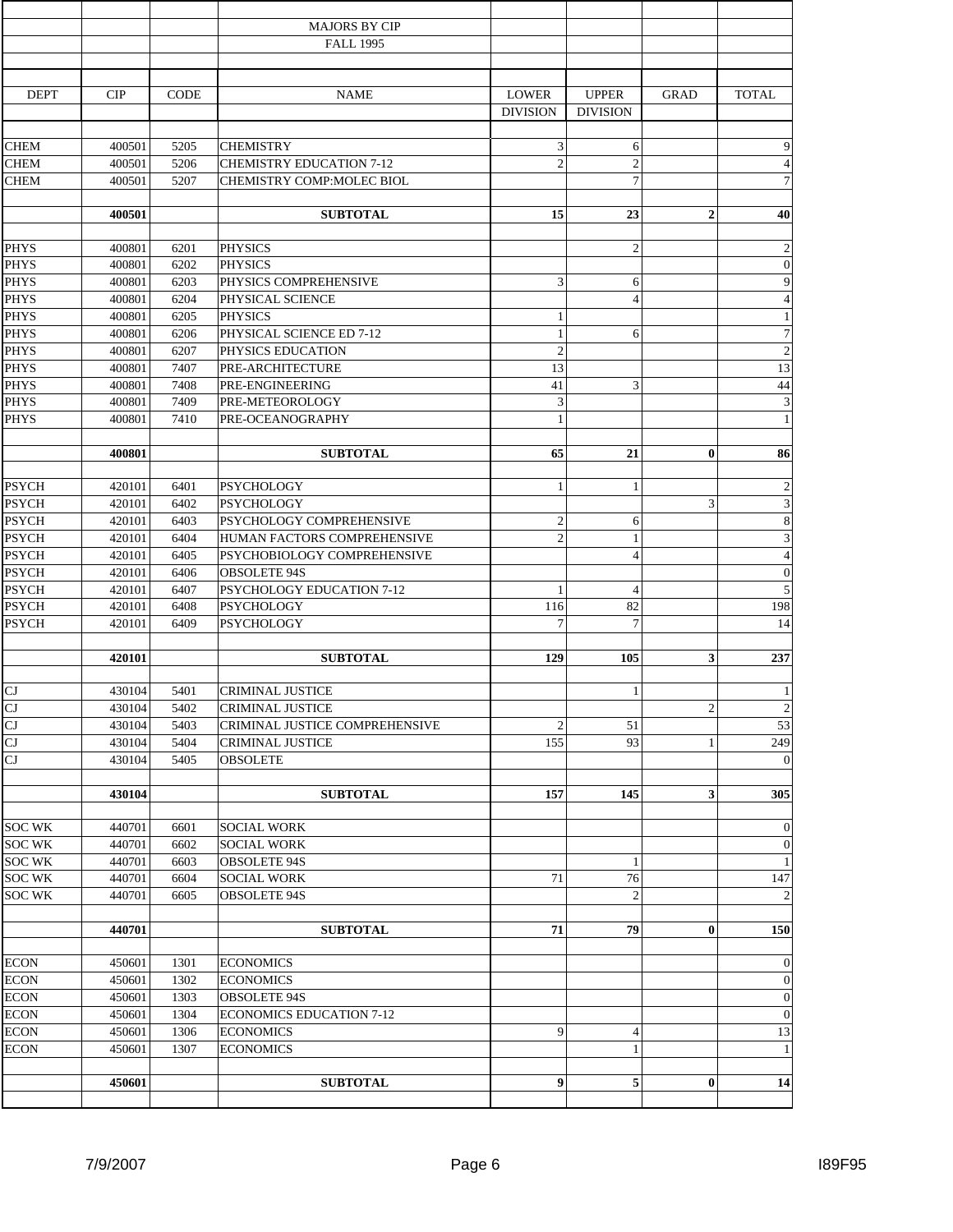|                            |                  |              | <b>MAJORS BY CIP</b><br><b>FALL 1995</b>            |                                 |                                 |                |                                  |
|----------------------------|------------------|--------------|-----------------------------------------------------|---------------------------------|---------------------------------|----------------|----------------------------------|
|                            |                  |              |                                                     |                                 |                                 |                |                                  |
| <b>DEPT</b>                | CIP              | <b>CODE</b>  | <b>NAME</b>                                         | <b>LOWER</b><br><b>DIVISION</b> | <b>UPPER</b><br><b>DIVISION</b> | <b>GRAD</b>    | <b>TOTAL</b>                     |
| <b>GEOG</b>                | 450701           | 5501         | <b>GEOGRAPHY</b>                                    |                                 |                                 |                | $\overline{0}$                   |
| <b>GEOG</b>                | 450701           | 5502         | <b>GEOGRAPHY</b>                                    |                                 |                                 | 3              | 3                                |
| <b>GEOG</b>                | 450701           | 5503         | <b>OBSOLETE 94S</b>                                 |                                 |                                 |                | $\boldsymbol{0}$                 |
| <b>GEOG</b>                | 450701           | 5504         | <b>OBSOLETE 94S</b>                                 |                                 |                                 |                | $\boldsymbol{0}$                 |
| <b>GEOG</b>                | 450701           | 5506         | <b>GEOGRAPHY EDUCATION 7-12</b>                     | $\overline{2}$                  | $\overline{c}$                  |                | $\overline{4}$                   |
| <b>GEOG</b>                | 450701           | 5507         | <b>EARTH SCIENCE EDUCATION 7-12</b>                 | $\mathbf{1}$                    | $\mathbf{1}$                    |                | $\overline{c}$                   |
| <b>GEOG</b>                | 450701           | 5508         | GEOGRAPHY COMP:ENVIRONMENT                          | $\overline{2}$                  | 6                               |                | 8                                |
| <b>GEOG</b>                | 450701           | 5509         | GEOGRAPHY COMP:AGRICULTURE                          | 1                               | 3                               |                | $\overline{4}$                   |
| <b>GEOG</b>                | 450701           | 5510         | <b>GEOGRAPHY</b>                                    | 3                               | $\overline{c}$                  |                | 5                                |
| <b>GEOG</b>                | 450701           | 5511         | <b>GEOGRAPHY</b>                                    |                                 |                                 |                | $\theta$                         |
|                            | 450701           |              | <b>SUBTOTAL</b>                                     | 9                               | 14                              | 3              | 26                               |
| <b>HIST</b>                | 450801           | 5701         | <b>HISTORY</b>                                      |                                 |                                 |                | $\boldsymbol{0}$                 |
| <b>HIST</b>                | 450801           | 5702         | <b>HISTORY</b>                                      |                                 |                                 | 9              | 9                                |
| <b>HIST</b>                | 450801           | 5703         | SOC SCI COMP W/HISTORY                              | $\overline{2}$                  | 9                               |                | 11                               |
| <b>HIST</b>                | 450801           | 5704         | <b>HISTORY</b>                                      | 13                              | 11                              |                | 24                               |
| <b>HIST</b>                | 450801           | 5705         | <b>HISTORY EDUCATION 7-12</b>                       | 15                              | 25                              |                | 40                               |
| <b>HIST</b>                | 450801           | 5706         | <b>SOCIAL SCIENCE EDUCATION 7-12</b>                | 10                              | 28                              |                | 38                               |
| <b>HIST</b>                | 450801           | 5707         | HISTORY/SOCIAL SCIENCE ED 7-12                      | 6                               | 3                               |                | 9                                |
| <b>HIST</b>                | 450801           | 5708         | HISTORY/ECONOM/SOCSCI ED 7-12                       |                                 |                                 |                | $\mathbf{0}$                     |
| <b>HIST</b>                | 450801           | 5709         | HISTORY/GEOGRPY/SOCSCI ED 7-12                      |                                 | $\overline{c}$                  |                | $\overline{c}$                   |
| <b>HIST</b>                | 450801           | 5710         | HISTORY/POLISCI/SOCSCI ED 7-12                      | 1                               | $\mathbf{1}$                    |                | $\overline{2}$                   |
| <b>HIST</b>                | 450801           | 5711         | HISTORY/PSYCHLY/SOCSCI ED 7-12                      |                                 |                                 |                | $\boldsymbol{0}$                 |
| <b>HIST</b>                | 450801           | 5712         | HISTORY/SOCIOLY/SOCSCI ED 7-12                      |                                 | $\overline{2}$                  |                | $\overline{c}$                   |
| <b>HIST</b><br><b>HIST</b> | 450801           | 5713         | HISTORY-ACADEMIC                                    |                                 |                                 | $\overline{7}$ | $\overline{7}$                   |
| <b>HIST</b>                | 450801<br>450801 | 5714<br>5715 | SOCIAL SCIENCE-ACADEMIC<br><b>HISTORY EDUCATION</b> |                                 |                                 | 1              | $\boldsymbol{0}$<br>$\mathbf{1}$ |
| <b>HIST</b>                | 450801           | 5716         | <b>SOCIAL SCIENCE EDUCATION</b>                     |                                 |                                 | $\overline{2}$ | $\overline{2}$                   |
|                            | 450801           |              | <b>SUBTOTAL</b>                                     | 47                              | 81                              | 19             | 147                              |
| <b>INT STUD</b>            | 450901           | 3803         | <b>INTERNATIONAL STUDIES</b>                        |                                 | $\overline{4}$                  |                | $\overline{4}$                   |
|                            | 450901           |              | <b>SUBTOTAL</b>                                     | $\bf{0}$                        | $\overline{\mathbf{4}}$         | $\bf{0}$       | $\overline{\mathbf{4}}$          |
|                            |                  |              |                                                     |                                 |                                 |                |                                  |
| POL SCI                    | 451001           | 6301         | POLITICAL SCIENCE                                   |                                 |                                 |                | $\boldsymbol{0}$                 |
| POL SCI                    | 451001           | 6302         | POLITICAL SCIENCE                                   |                                 |                                 |                | $\theta$                         |
| POL SCI                    | 451001           | 6303         | <b>OBSOLETE 94S</b>                                 | $\overline{2}$                  |                                 |                | $\overline{2}$                   |
| POL SCI                    | 451001           | 6304         | POLITICAL SCIENCE ED 7-12                           | 1                               | $\overline{4}$                  |                | 5                                |
| POL SCI                    | 451001           | 6305         | PUBLIC ADMINISTRATION                               |                                 | $\overline{4}$                  |                | $\overline{4}$                   |
| POL SCI<br>POL SCI         | 451001           | 6306         | POLITICAL SCIENCE                                   | 11                              | 20                              |                | 31                               |
| POL SCI                    | 451001<br>451001 | 6307<br>7406 | POLITICAL SCIENCE<br>PRE-LAW                        | 34                              | $\overline{4}$<br>5             |                | $\overline{4}$<br>39             |
|                            |                  |              |                                                     |                                 |                                 |                |                                  |
|                            | 451001           |              | <b>SUBTOTAL</b>                                     | 48                              | 37                              | $\bf{0}$       | 85                               |
| SOC                        | 451101           | 6501         | SOCIOLOGY                                           |                                 |                                 |                | $\boldsymbol{0}$                 |
| soc                        | 451101           | 6502         | SOCIOLOGY                                           |                                 |                                 | $\overline{2}$ | $\overline{2}$                   |
| SOC                        | 451101           | 6503         | <b>OBSOLETE 94S</b>                                 |                                 |                                 |                | $\theta$                         |
| SOC                        | 451101           | 6504         | SOCIOLOGY EDUCATION 7-12                            |                                 | 1                               |                | $\mathbf{1}$                     |
| <b>SOC</b>                 | 451101           | 6505         | SOCIOLOGY                                           | 8                               | 13                              |                | 21                               |
| <b>SOC</b>                 | 451101           | 6506         | SOCIOLOGY                                           | 1                               | $\overline{2}$                  |                | 3                                |
|                            | 451101           |              | <b>SUBTOTAL</b>                                     | $\boldsymbol{9}$                | 16                              | $\overline{2}$ | 27                               |
| <b>BUS</b>                 | 490104           | 1101         | AIRWAY SCIENCE MANAGEMENT                           |                                 | 1                               |                | 1                                |
|                            |                  |              |                                                     |                                 |                                 |                |                                  |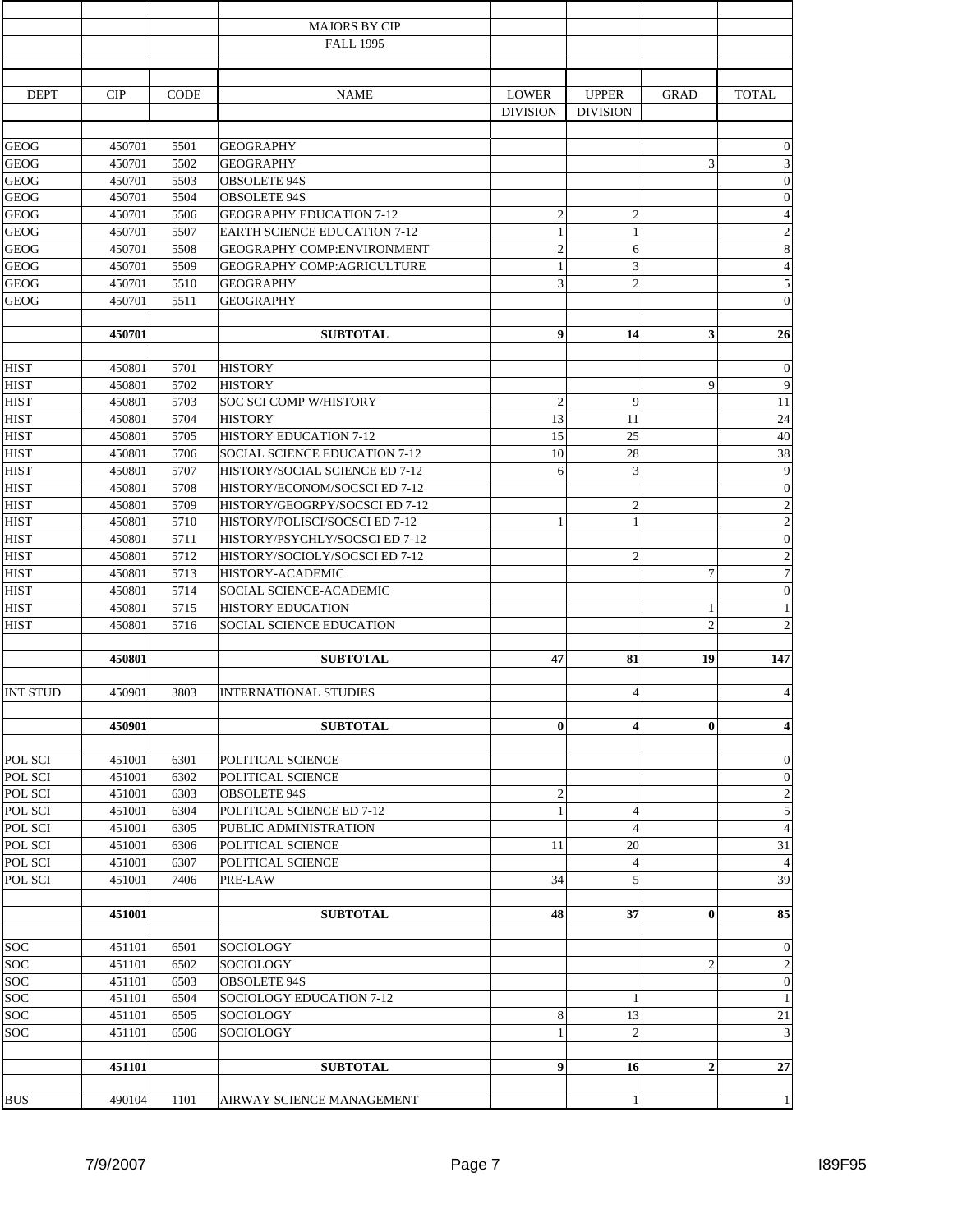|                           |                  |              | <b>MAJORS BY CIP</b>                            |                 |                 |                |                  |
|---------------------------|------------------|--------------|-------------------------------------------------|-----------------|-----------------|----------------|------------------|
|                           |                  |              | <b>FALL 1995</b>                                |                 |                 |                |                  |
|                           |                  |              |                                                 |                 |                 |                |                  |
| <b>DEPT</b>               | CIP              | <b>CODE</b>  | <b>NAME</b>                                     | <b>LOWER</b>    | <b>UPPER</b>    | <b>GRAD</b>    | <b>TOTAL</b>     |
|                           |                  |              |                                                 | <b>DIVISION</b> | <b>DIVISION</b> |                |                  |
| <b>BUS</b>                | 490104           | 1102         | AIRWAY SCIENCE MANAGEMENT                       |                 |                 |                | $\boldsymbol{0}$ |
| <b>BUS</b>                | 490104           | 1104         | BUS ADM AIRCRAFT SYSTEMS MGT                    | 21              | 22              |                | 43               |
|                           |                  |              |                                                 |                 |                 |                |                  |
|                           | 490104           |              | <b>SUBTOTAL</b>                                 | 21              | 23              | $\mathbf{0}$   | 44               |
| SP/TH                     | 500501           | 4401         | <b>THEATRE</b>                                  |                 |                 |                | $\boldsymbol{0}$ |
| $\overline{\text{SP}}$ TH | 500501           | 4402         | <b>THEATRE</b>                                  |                 |                 | 1              | $\mathbf{1}$     |
| SP/TH                     | 500501           | 4403         | SPEECH COM & THEATRE ARTS                       |                 | $\overline{c}$  |                | $\overline{2}$   |
| SP/TH                     | 500501           | 4404         | THEATRE ARTS                                    | 11              | $\overline{4}$  |                | 15               |
| SP/TH                     | 500501           | 4405         | THEATRE EDUCATION 7-12                          |                 | 1               |                | $\mathbf{1}$     |
| SP/TH                     | 500501           | 4406         | THEATRE                                         | 1               | $\mathbf{1}$    |                | $\overline{2}$   |
| SP/TH                     | 500501           | 4407         | MUSIC THEATRE-THEATRE EMPHASIS                  | $\mathbf{1}$    |                 |                | $\mathbf{1}$     |
|                           | 500501           |              | <b>SUBTOTAL</b>                                 | 13              | 8               | $\mathbf{1}$   | 22               |
|                           |                  |              |                                                 |                 |                 |                |                  |
| <b>ART</b>                | 500701           | 3101         | ART                                             |                 | 1               |                | 1                |
| <b>ART</b>                | 500701           | 3102         | ART                                             |                 |                 | 14             | 14               |
| ART<br><b>ART</b>         | 500701           | 3103         | ART COMPREHENSIVE                               |                 |                 |                | $\theta$         |
|                           | 500701           | 3104         | COMMERCIAL ART COMPREHENSIVE                    | 63              | 60              |                | 123              |
| <b>ART</b>                | 500701           | 3105         | <b>ART</b>                                      | 5               | 3               |                | 8                |
| <b>ART</b><br><b>ART</b>  | 500701<br>500701 | 3106<br>3107 | <b>ART HISTORY</b><br><b>ART EDUCATION K-12</b> | 1<br>24         | 29              |                | 1<br>53          |
| <b>ART</b>                | 500701           | 3108         | <b>ART-ACADEMIC</b>                             |                 |                 | 5              | 5                |
| <b>ART</b>                | 500701           | 3109         | <b>ART EDUCATION</b>                            |                 |                 | $\overline{c}$ | $\overline{c}$   |
| ART                       | 500701           | 3110         | COMPREHENSIVE STUDIO ART                        | 5               | 13              |                | 18               |
|                           |                  |              |                                                 |                 |                 |                |                  |
|                           | 500701           |              | <b>SUBTOTAL</b>                                 | 98              | 106             | 21             | 225              |
| MUSIC/DA                  | 500901           | 4101         | <b>MUSIC</b>                                    |                 |                 |                | $\boldsymbol{0}$ |
| MUSIC/DA                  | 500901           | 4102         | <b>MUSIC</b>                                    |                 |                 | 12             | 12               |
| MUSIC/DA                  | 500901           | 4103         | MUSIC BUSINESS COMP                             | $\overline{4}$  | 6               |                | 10               |
| MUSIC/DA                  | 500901           | 4104         | <b>MUSIC</b>                                    | 12              | $\overline{c}$  |                | 14               |
| MUSIC/DA                  | 500901           | 4105         | MUSIC PERFORMANCE                               | 14              | 6               |                | 20               |
| MUSIC/DA                  | 500901           | 4106         | <b>OBSOLETE 94S</b>                             |                 |                 |                | $\overline{0}$   |
| MUSIC/DA                  | 500901           | 4107         | <b>MUSIC EDUCATION K-12</b>                     | 29              | 24              |                | 53               |
| MUSIC/DA                  | 500901           | 4108         | MUSIC-ACADEMIC                                  |                 |                 | $\overline{2}$ | $\overline{c}$   |
| MUSIC/DA                  | 500901           | 4109         | <b>MUSIC EDUCATION</b>                          |                 |                 | 3              | 3                |
| MUSIC/DA                  | 500901           | 4110         | MUSIC THEATRE-MUSIC EMPHASIS                    | 3               | 1               |                | $\overline{4}$   |
| <b>MUSIC/DA</b>           | 500901           | 7303         | PRE-MUSIC THERAPY                               | 3               | $\mathbf{1}$    |                | $\overline{4}$   |
|                           | 500901           |              | <b>SUBTOTAL</b>                                 | 65              | 40              | 17             | 122              |
|                           |                  |              |                                                 |                 |                 |                |                  |
| SP ED/CD                  | 510201           | 2903         | <b>COMMUNICATION DISORDERS</b>                  | 35              | 58              |                | 93               |
| SP ED/CD                  | 510201           | 2904         | SPEECH/LANGUAGE PATHOLOGY                       |                 |                 | 32             | 32               |
|                           |                  |              |                                                 | 35              | 58              | 32             |                  |
|                           | 510201           |              | <b>SUBTOTAL</b>                                 |                 |                 |                | 125              |
| <b>HLTHSCI</b>            | 510999           | 5603         | MEDICAL TECHNOLOGY COMP                         | 19              | 11              |                | 30               |
| <b>HLTHSCI</b>            | 510999           | 5604         | RADIOGRAPHY COMPREHENSIVE                       | 15              | 18              | 1              | 34               |
| <b>HLTHSCI</b>            | 510999           | 5605         | RESPIRATORY THERAPY                             | $\mathfrak{Z}$  | $\overline{7}$  |                | 10               |
| <b>HLTHSCI</b>            | 510999           | 5606         | HEALTH SCIENCES                                 | -1              |                 | 1              | $\overline{2}$   |
|                           |                  |              |                                                 |                 |                 |                |                  |
|                           | 510999           |              | <b>SUBTOTAL</b>                                 | 38              | 36              | $\overline{2}$ | 76               |
| <b>HLTHSCI</b>            | 511199           | 7503         | PRE-CHIROPRACTIC                                | 9               | 6               |                | 15               |
| <b>HLTHSCI</b>            | 511199           | 7504         | PRE-DENTAL                                      | $\,$ 8 $\,$     | $\overline{4}$  |                | 12               |
| <b>HLTHSCI</b>            | 511199           | 7505         | PRE-DENTAL HYGIENE                              | $\overline{7}$  | $\mathbf{1}$    |                | 8                |
|                           |                  |              |                                                 |                 |                 |                |                  |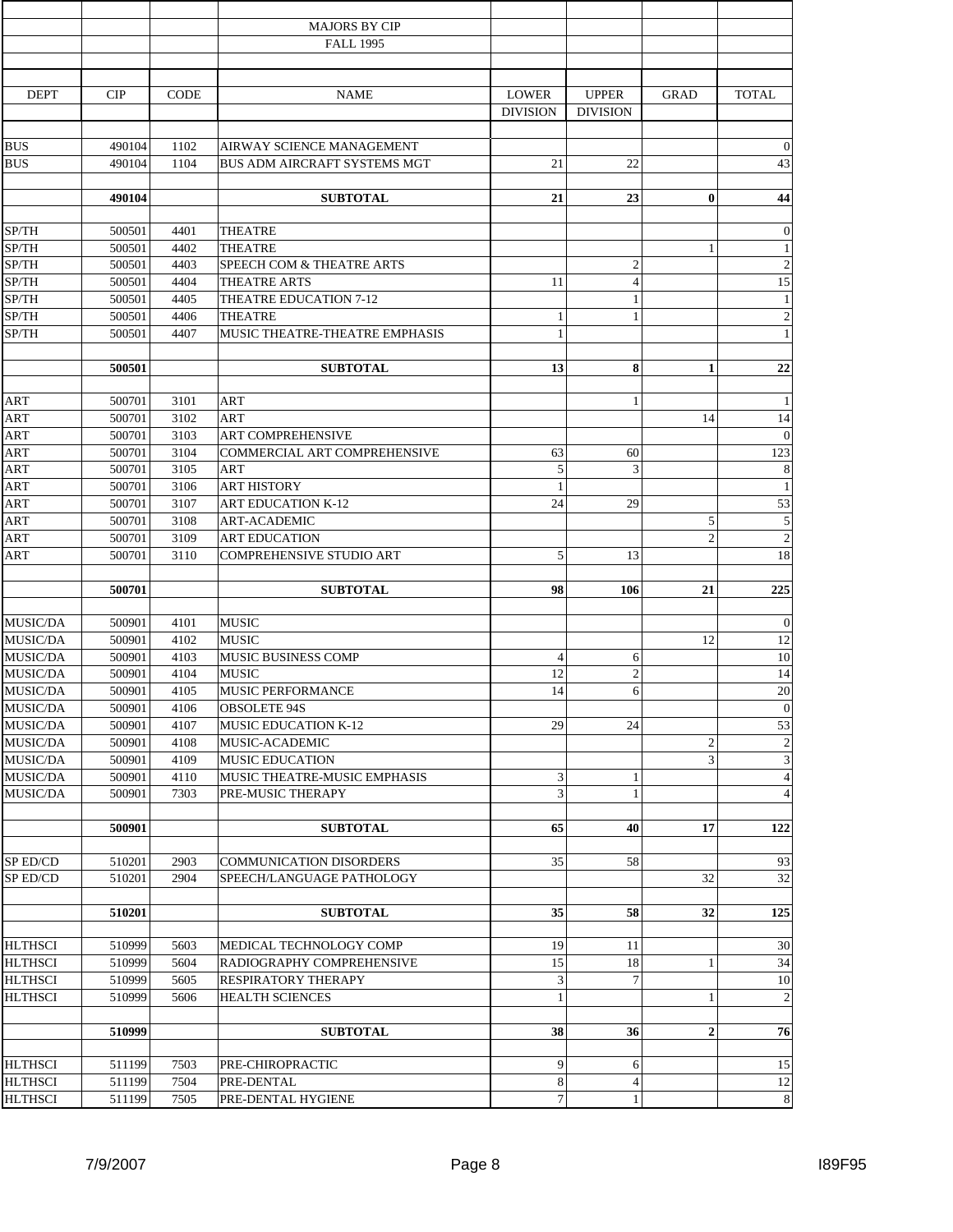| <b>MAJORS BY CIP</b><br><b>FALL 1995</b><br><b>DEPT</b><br><b>NAME</b><br><b>LOWER</b><br><b>UPPER</b><br><b>TOTAL</b><br>CIP<br><b>CODE</b><br><b>GRAD</b><br><b>DIVISION</b><br><b>DIVISION</b><br><b>HLTHSCI</b><br>72<br>7506<br>PRE-MEDICAL<br>18<br>90<br>511199<br><b>HLTHSCI</b><br>$\overline{7}$<br>511199<br>7507<br>PRE-MORTUARY SCIENCE<br>6<br>1<br><b>HLTHSCI</b><br>$\overline{c}$<br>$\overline{2}$<br>511199<br>7508<br>PRE-NUCLEAR MEDICINE TECH<br>$\tau$<br><b>HLTHSCI</b><br>17<br>7509<br>PRE-OCCUPATIONAL THERAPY<br>24<br>511199<br>8<br><b>HLTHSCI</b><br>511199<br>7510<br>PRE-OPTOMETRY<br>$\mathbf{1}$<br>35<br>10<br>45<br><b>HLTHSCI</b><br>511199<br>7511<br>PRE-PHARMACY<br>65<br>81<br><b>HLTHSCI</b><br>7512<br>PRE-PHYSICAL THERAPY<br>16<br>511199<br>19<br><b>HLTHSCI</b><br>10<br>511199<br>7513<br>PRE-PHYSICIAN'S ASSISTANT<br>29<br><b>HLTHSCI</b><br>$\boldsymbol{0}$<br>511199<br>7514<br>PRE-PODIATRY<br>$\tau$<br>27<br><b>HLTHSCI</b><br>511199<br>7515<br>PRE-VETERINARY<br>34<br>$\overline{7}$<br><b>HLTHSCI</b><br>7516<br>PRE-RADIOLOGY<br>17<br>24<br>511199<br>$\overline{0}$<br><b>HLTHSCI</b><br>7517<br><b>OBSOLETE 91S</b><br>511199<br>32<br>9<br><b>HLTHSCI</b><br>7901<br>PRE-NURSING<br>103<br>144<br>511199<br><b>NURS</b><br>511199<br>6103<br><b>OBSOLETE 91S</b><br>395<br>$\boldsymbol{9}$<br>511199<br><b>SUBTOTAL</b><br>120<br>1103<br>14<br>12<br>26<br><b>BUS</b><br>520201<br><b>BUS ADM AIRWAY SCIENCE MGMT</b><br>23<br><b>BUS</b><br>1201<br>$\mathfrak{D}$<br>25<br>520201<br><b>BUSINESS</b><br><b>BUS</b><br>37<br>37<br>1202<br><b>BUSINESS</b><br>520201<br><b>BUS</b><br>520201<br>1203<br><b>BUSINESS ADMINISTRATION COMP</b><br>513<br>454<br>967<br><b>BUS</b><br>$\overline{2}$<br>520201<br>1204<br>OFFICE ADMINISTRATION COMP<br>1<br>1<br><b>BUS</b><br>5<br>1205<br><b>BUSINESS ADMINISTRATION</b><br>36<br>41<br>520201<br><b>BUS</b><br>520201<br>1206<br><b>OBSOLETE 91U</b><br>$\overline{0}$<br><b>BUS</b><br>76<br>520201<br>1213<br><b>BUSINESS ADMINISTRATION</b><br>76<br>520201<br><b>SUBTOTAL</b><br>535<br>526<br>1,174<br>113<br>$\overline{2}$<br><b>IND TECH</b><br>520205<br>1501<br>INDUSTRIAL TECHNOLOGY<br>1<br>1<br><b>IND TECH</b><br>$\overline{4}$<br>520205<br>1502<br>INDUSTRIAL TECHNOLOGY<br>$\overline{4}$<br><b>IND TECH</b><br>$\overline{2}$<br>$\mathbf{2}$<br>520205<br>1503<br>INDUSTRIAL TECHNOLOGY COMP<br>$\overline{4}$<br><b>IND TECH</b><br>11<br>520205<br>1504<br>MANAGEMENT TECH: INDUST COMP<br>$\mathbf{1}$<br>12<br><b>IND TECH</b><br>520205<br><b>OBSOLETE 94S</b><br>$\theta$<br>1505<br><b>IND TECH</b><br>18<br>22<br>520205<br>1506<br>TELECOMMUNICATIONS MANAGEMENT<br>40<br>13<br><b>IND TECH</b><br>520205<br>1507<br><b>OBSOLETE 93F</b><br>$\mathbf{1}$<br>14<br>3<br>1508<br>3<br><b>IND TECH</b><br>520205<br>INDUSTRIAL TECHNOLOGY<br><b>IND TECH</b><br>520205<br>1510<br><b>INDUSTRIAL DISTRIBUTION</b><br>45<br>48<br>93<br><b>IND TECH</b><br>520205<br>1511<br>OBSOLETE 93F<br>$\mathbf{1}$<br>$\mathbf{1}$<br>3<br><b>IND TECH</b><br>520205<br>1512<br><b>OBSOLETE 93F</b><br>3<br><b>IND TECH</b><br>520205<br>1513<br>CONSTRUCTION MGMT TECH COMP<br>30<br>20<br>50<br>3<br>9<br>520205<br>1514<br>INDUSTRIAL TECHNOLOGY<br>12<br><b>IND TECH</b><br>$\mathbf{1}$<br>$\mathbf{1}$<br><b>IND TECH</b><br>520205<br>1515<br>INDUSTRIAL TECHNOLOGY<br>8<br>520205<br><b>SUBTOTAL</b><br>100<br>131<br>239<br>1207<br>520903<br><b>OBSOLETE</b><br>2606<br>TRAVEL/TOURISM COMPREHENSIVE<br>28<br>32<br>520903<br>$\mathbf{0}$<br>520903<br><b>SUBTOTAL</b><br>28<br>32<br>999999<br><b>UNDECID</b><br>7601<br><b>DECIDING</b><br>710<br>73<br>783<br>999999<br>7602<br><b>UNDECID</b><br>DECIDING-GRADUATE<br>171<br>171<br>999999<br><b>UNDECID</b><br>7603<br>PERSONAL ENRICHMENT<br>999999<br><b>UNDECID</b><br>$\boldsymbol{0}$<br>7604<br>UNSPECIFIED DEGREE PROGRAM<br><b>UNDECID</b><br>999999<br>7701<br>16<br><b>EARLY ADMISSION</b><br>16<br><b>UNDECID</b><br>999999<br>7801<br>NON-DEGREE<br>63<br>63 |             |  |  |  |                  |
|------------------------------------------------------------------------------------------------------------------------------------------------------------------------------------------------------------------------------------------------------------------------------------------------------------------------------------------------------------------------------------------------------------------------------------------------------------------------------------------------------------------------------------------------------------------------------------------------------------------------------------------------------------------------------------------------------------------------------------------------------------------------------------------------------------------------------------------------------------------------------------------------------------------------------------------------------------------------------------------------------------------------------------------------------------------------------------------------------------------------------------------------------------------------------------------------------------------------------------------------------------------------------------------------------------------------------------------------------------------------------------------------------------------------------------------------------------------------------------------------------------------------------------------------------------------------------------------------------------------------------------------------------------------------------------------------------------------------------------------------------------------------------------------------------------------------------------------------------------------------------------------------------------------------------------------------------------------------------------------------------------------------------------------------------------------------------------------------------------------------------------------------------------------------------------------------------------------------------------------------------------------------------------------------------------------------------------------------------------------------------------------------------------------------------------------------------------------------------------------------------------------------------------------------------------------------------------------------------------------------------------------------------------------------------------------------------------------------------------------------------------------------------------------------------------------------------------------------------------------------------------------------------------------------------------------------------------------------------------------------------------------------------------------------------------------------------------------------------------------------------------------------------------------------------------------------------------------------------------------------------------------------------------------------------------------------------------------------------------------------------------------------------------------------------------------------------------------------------------------------------------------------------------------------------------------------------------------------------------------------------------------------------------------------------------------------------------------------------------------------------------------------------------------------------------------------------------------------------------------------------------------------------------------------------------------------------------------------------------------------------------------------------------------------------------------------------|-------------|--|--|--|------------------|
|                                                                                                                                                                                                                                                                                                                                                                                                                                                                                                                                                                                                                                                                                                                                                                                                                                                                                                                                                                                                                                                                                                                                                                                                                                                                                                                                                                                                                                                                                                                                                                                                                                                                                                                                                                                                                                                                                                                                                                                                                                                                                                                                                                                                                                                                                                                                                                                                                                                                                                                                                                                                                                                                                                                                                                                                                                                                                                                                                                                                                                                                                                                                                                                                                                                                                                                                                                                                                                                                                                                                                                                                                                                                                                                                                                                                                                                                                                                                                                                                                                                                              |             |  |  |  |                  |
|                                                                                                                                                                                                                                                                                                                                                                                                                                                                                                                                                                                                                                                                                                                                                                                                                                                                                                                                                                                                                                                                                                                                                                                                                                                                                                                                                                                                                                                                                                                                                                                                                                                                                                                                                                                                                                                                                                                                                                                                                                                                                                                                                                                                                                                                                                                                                                                                                                                                                                                                                                                                                                                                                                                                                                                                                                                                                                                                                                                                                                                                                                                                                                                                                                                                                                                                                                                                                                                                                                                                                                                                                                                                                                                                                                                                                                                                                                                                                                                                                                                                              |             |  |  |  |                  |
|                                                                                                                                                                                                                                                                                                                                                                                                                                                                                                                                                                                                                                                                                                                                                                                                                                                                                                                                                                                                                                                                                                                                                                                                                                                                                                                                                                                                                                                                                                                                                                                                                                                                                                                                                                                                                                                                                                                                                                                                                                                                                                                                                                                                                                                                                                                                                                                                                                                                                                                                                                                                                                                                                                                                                                                                                                                                                                                                                                                                                                                                                                                                                                                                                                                                                                                                                                                                                                                                                                                                                                                                                                                                                                                                                                                                                                                                                                                                                                                                                                                                              |             |  |  |  |                  |
|                                                                                                                                                                                                                                                                                                                                                                                                                                                                                                                                                                                                                                                                                                                                                                                                                                                                                                                                                                                                                                                                                                                                                                                                                                                                                                                                                                                                                                                                                                                                                                                                                                                                                                                                                                                                                                                                                                                                                                                                                                                                                                                                                                                                                                                                                                                                                                                                                                                                                                                                                                                                                                                                                                                                                                                                                                                                                                                                                                                                                                                                                                                                                                                                                                                                                                                                                                                                                                                                                                                                                                                                                                                                                                                                                                                                                                                                                                                                                                                                                                                                              |             |  |  |  |                  |
|                                                                                                                                                                                                                                                                                                                                                                                                                                                                                                                                                                                                                                                                                                                                                                                                                                                                                                                                                                                                                                                                                                                                                                                                                                                                                                                                                                                                                                                                                                                                                                                                                                                                                                                                                                                                                                                                                                                                                                                                                                                                                                                                                                                                                                                                                                                                                                                                                                                                                                                                                                                                                                                                                                                                                                                                                                                                                                                                                                                                                                                                                                                                                                                                                                                                                                                                                                                                                                                                                                                                                                                                                                                                                                                                                                                                                                                                                                                                                                                                                                                                              |             |  |  |  |                  |
|                                                                                                                                                                                                                                                                                                                                                                                                                                                                                                                                                                                                                                                                                                                                                                                                                                                                                                                                                                                                                                                                                                                                                                                                                                                                                                                                                                                                                                                                                                                                                                                                                                                                                                                                                                                                                                                                                                                                                                                                                                                                                                                                                                                                                                                                                                                                                                                                                                                                                                                                                                                                                                                                                                                                                                                                                                                                                                                                                                                                                                                                                                                                                                                                                                                                                                                                                                                                                                                                                                                                                                                                                                                                                                                                                                                                                                                                                                                                                                                                                                                                              |             |  |  |  |                  |
|                                                                                                                                                                                                                                                                                                                                                                                                                                                                                                                                                                                                                                                                                                                                                                                                                                                                                                                                                                                                                                                                                                                                                                                                                                                                                                                                                                                                                                                                                                                                                                                                                                                                                                                                                                                                                                                                                                                                                                                                                                                                                                                                                                                                                                                                                                                                                                                                                                                                                                                                                                                                                                                                                                                                                                                                                                                                                                                                                                                                                                                                                                                                                                                                                                                                                                                                                                                                                                                                                                                                                                                                                                                                                                                                                                                                                                                                                                                                                                                                                                                                              |             |  |  |  |                  |
|                                                                                                                                                                                                                                                                                                                                                                                                                                                                                                                                                                                                                                                                                                                                                                                                                                                                                                                                                                                                                                                                                                                                                                                                                                                                                                                                                                                                                                                                                                                                                                                                                                                                                                                                                                                                                                                                                                                                                                                                                                                                                                                                                                                                                                                                                                                                                                                                                                                                                                                                                                                                                                                                                                                                                                                                                                                                                                                                                                                                                                                                                                                                                                                                                                                                                                                                                                                                                                                                                                                                                                                                                                                                                                                                                                                                                                                                                                                                                                                                                                                                              |             |  |  |  |                  |
|                                                                                                                                                                                                                                                                                                                                                                                                                                                                                                                                                                                                                                                                                                                                                                                                                                                                                                                                                                                                                                                                                                                                                                                                                                                                                                                                                                                                                                                                                                                                                                                                                                                                                                                                                                                                                                                                                                                                                                                                                                                                                                                                                                                                                                                                                                                                                                                                                                                                                                                                                                                                                                                                                                                                                                                                                                                                                                                                                                                                                                                                                                                                                                                                                                                                                                                                                                                                                                                                                                                                                                                                                                                                                                                                                                                                                                                                                                                                                                                                                                                                              |             |  |  |  |                  |
|                                                                                                                                                                                                                                                                                                                                                                                                                                                                                                                                                                                                                                                                                                                                                                                                                                                                                                                                                                                                                                                                                                                                                                                                                                                                                                                                                                                                                                                                                                                                                                                                                                                                                                                                                                                                                                                                                                                                                                                                                                                                                                                                                                                                                                                                                                                                                                                                                                                                                                                                                                                                                                                                                                                                                                                                                                                                                                                                                                                                                                                                                                                                                                                                                                                                                                                                                                                                                                                                                                                                                                                                                                                                                                                                                                                                                                                                                                                                                                                                                                                                              |             |  |  |  |                  |
|                                                                                                                                                                                                                                                                                                                                                                                                                                                                                                                                                                                                                                                                                                                                                                                                                                                                                                                                                                                                                                                                                                                                                                                                                                                                                                                                                                                                                                                                                                                                                                                                                                                                                                                                                                                                                                                                                                                                                                                                                                                                                                                                                                                                                                                                                                                                                                                                                                                                                                                                                                                                                                                                                                                                                                                                                                                                                                                                                                                                                                                                                                                                                                                                                                                                                                                                                                                                                                                                                                                                                                                                                                                                                                                                                                                                                                                                                                                                                                                                                                                                              |             |  |  |  | 9                |
|                                                                                                                                                                                                                                                                                                                                                                                                                                                                                                                                                                                                                                                                                                                                                                                                                                                                                                                                                                                                                                                                                                                                                                                                                                                                                                                                                                                                                                                                                                                                                                                                                                                                                                                                                                                                                                                                                                                                                                                                                                                                                                                                                                                                                                                                                                                                                                                                                                                                                                                                                                                                                                                                                                                                                                                                                                                                                                                                                                                                                                                                                                                                                                                                                                                                                                                                                                                                                                                                                                                                                                                                                                                                                                                                                                                                                                                                                                                                                                                                                                                                              |             |  |  |  |                  |
|                                                                                                                                                                                                                                                                                                                                                                                                                                                                                                                                                                                                                                                                                                                                                                                                                                                                                                                                                                                                                                                                                                                                                                                                                                                                                                                                                                                                                                                                                                                                                                                                                                                                                                                                                                                                                                                                                                                                                                                                                                                                                                                                                                                                                                                                                                                                                                                                                                                                                                                                                                                                                                                                                                                                                                                                                                                                                                                                                                                                                                                                                                                                                                                                                                                                                                                                                                                                                                                                                                                                                                                                                                                                                                                                                                                                                                                                                                                                                                                                                                                                              |             |  |  |  |                  |
|                                                                                                                                                                                                                                                                                                                                                                                                                                                                                                                                                                                                                                                                                                                                                                                                                                                                                                                                                                                                                                                                                                                                                                                                                                                                                                                                                                                                                                                                                                                                                                                                                                                                                                                                                                                                                                                                                                                                                                                                                                                                                                                                                                                                                                                                                                                                                                                                                                                                                                                                                                                                                                                                                                                                                                                                                                                                                                                                                                                                                                                                                                                                                                                                                                                                                                                                                                                                                                                                                                                                                                                                                                                                                                                                                                                                                                                                                                                                                                                                                                                                              |             |  |  |  |                  |
|                                                                                                                                                                                                                                                                                                                                                                                                                                                                                                                                                                                                                                                                                                                                                                                                                                                                                                                                                                                                                                                                                                                                                                                                                                                                                                                                                                                                                                                                                                                                                                                                                                                                                                                                                                                                                                                                                                                                                                                                                                                                                                                                                                                                                                                                                                                                                                                                                                                                                                                                                                                                                                                                                                                                                                                                                                                                                                                                                                                                                                                                                                                                                                                                                                                                                                                                                                                                                                                                                                                                                                                                                                                                                                                                                                                                                                                                                                                                                                                                                                                                              |             |  |  |  |                  |
|                                                                                                                                                                                                                                                                                                                                                                                                                                                                                                                                                                                                                                                                                                                                                                                                                                                                                                                                                                                                                                                                                                                                                                                                                                                                                                                                                                                                                                                                                                                                                                                                                                                                                                                                                                                                                                                                                                                                                                                                                                                                                                                                                                                                                                                                                                                                                                                                                                                                                                                                                                                                                                                                                                                                                                                                                                                                                                                                                                                                                                                                                                                                                                                                                                                                                                                                                                                                                                                                                                                                                                                                                                                                                                                                                                                                                                                                                                                                                                                                                                                                              |             |  |  |  |                  |
|                                                                                                                                                                                                                                                                                                                                                                                                                                                                                                                                                                                                                                                                                                                                                                                                                                                                                                                                                                                                                                                                                                                                                                                                                                                                                                                                                                                                                                                                                                                                                                                                                                                                                                                                                                                                                                                                                                                                                                                                                                                                                                                                                                                                                                                                                                                                                                                                                                                                                                                                                                                                                                                                                                                                                                                                                                                                                                                                                                                                                                                                                                                                                                                                                                                                                                                                                                                                                                                                                                                                                                                                                                                                                                                                                                                                                                                                                                                                                                                                                                                                              |             |  |  |  |                  |
|                                                                                                                                                                                                                                                                                                                                                                                                                                                                                                                                                                                                                                                                                                                                                                                                                                                                                                                                                                                                                                                                                                                                                                                                                                                                                                                                                                                                                                                                                                                                                                                                                                                                                                                                                                                                                                                                                                                                                                                                                                                                                                                                                                                                                                                                                                                                                                                                                                                                                                                                                                                                                                                                                                                                                                                                                                                                                                                                                                                                                                                                                                                                                                                                                                                                                                                                                                                                                                                                                                                                                                                                                                                                                                                                                                                                                                                                                                                                                                                                                                                                              |             |  |  |  |                  |
|                                                                                                                                                                                                                                                                                                                                                                                                                                                                                                                                                                                                                                                                                                                                                                                                                                                                                                                                                                                                                                                                                                                                                                                                                                                                                                                                                                                                                                                                                                                                                                                                                                                                                                                                                                                                                                                                                                                                                                                                                                                                                                                                                                                                                                                                                                                                                                                                                                                                                                                                                                                                                                                                                                                                                                                                                                                                                                                                                                                                                                                                                                                                                                                                                                                                                                                                                                                                                                                                                                                                                                                                                                                                                                                                                                                                                                                                                                                                                                                                                                                                              |             |  |  |  |                  |
|                                                                                                                                                                                                                                                                                                                                                                                                                                                                                                                                                                                                                                                                                                                                                                                                                                                                                                                                                                                                                                                                                                                                                                                                                                                                                                                                                                                                                                                                                                                                                                                                                                                                                                                                                                                                                                                                                                                                                                                                                                                                                                                                                                                                                                                                                                                                                                                                                                                                                                                                                                                                                                                                                                                                                                                                                                                                                                                                                                                                                                                                                                                                                                                                                                                                                                                                                                                                                                                                                                                                                                                                                                                                                                                                                                                                                                                                                                                                                                                                                                                                              |             |  |  |  | $\overline{0}$   |
|                                                                                                                                                                                                                                                                                                                                                                                                                                                                                                                                                                                                                                                                                                                                                                                                                                                                                                                                                                                                                                                                                                                                                                                                                                                                                                                                                                                                                                                                                                                                                                                                                                                                                                                                                                                                                                                                                                                                                                                                                                                                                                                                                                                                                                                                                                                                                                                                                                                                                                                                                                                                                                                                                                                                                                                                                                                                                                                                                                                                                                                                                                                                                                                                                                                                                                                                                                                                                                                                                                                                                                                                                                                                                                                                                                                                                                                                                                                                                                                                                                                                              |             |  |  |  |                  |
|                                                                                                                                                                                                                                                                                                                                                                                                                                                                                                                                                                                                                                                                                                                                                                                                                                                                                                                                                                                                                                                                                                                                                                                                                                                                                                                                                                                                                                                                                                                                                                                                                                                                                                                                                                                                                                                                                                                                                                                                                                                                                                                                                                                                                                                                                                                                                                                                                                                                                                                                                                                                                                                                                                                                                                                                                                                                                                                                                                                                                                                                                                                                                                                                                                                                                                                                                                                                                                                                                                                                                                                                                                                                                                                                                                                                                                                                                                                                                                                                                                                                              |             |  |  |  | 524              |
|                                                                                                                                                                                                                                                                                                                                                                                                                                                                                                                                                                                                                                                                                                                                                                                                                                                                                                                                                                                                                                                                                                                                                                                                                                                                                                                                                                                                                                                                                                                                                                                                                                                                                                                                                                                                                                                                                                                                                                                                                                                                                                                                                                                                                                                                                                                                                                                                                                                                                                                                                                                                                                                                                                                                                                                                                                                                                                                                                                                                                                                                                                                                                                                                                                                                                                                                                                                                                                                                                                                                                                                                                                                                                                                                                                                                                                                                                                                                                                                                                                                                              |             |  |  |  |                  |
|                                                                                                                                                                                                                                                                                                                                                                                                                                                                                                                                                                                                                                                                                                                                                                                                                                                                                                                                                                                                                                                                                                                                                                                                                                                                                                                                                                                                                                                                                                                                                                                                                                                                                                                                                                                                                                                                                                                                                                                                                                                                                                                                                                                                                                                                                                                                                                                                                                                                                                                                                                                                                                                                                                                                                                                                                                                                                                                                                                                                                                                                                                                                                                                                                                                                                                                                                                                                                                                                                                                                                                                                                                                                                                                                                                                                                                                                                                                                                                                                                                                                              |             |  |  |  |                  |
|                                                                                                                                                                                                                                                                                                                                                                                                                                                                                                                                                                                                                                                                                                                                                                                                                                                                                                                                                                                                                                                                                                                                                                                                                                                                                                                                                                                                                                                                                                                                                                                                                                                                                                                                                                                                                                                                                                                                                                                                                                                                                                                                                                                                                                                                                                                                                                                                                                                                                                                                                                                                                                                                                                                                                                                                                                                                                                                                                                                                                                                                                                                                                                                                                                                                                                                                                                                                                                                                                                                                                                                                                                                                                                                                                                                                                                                                                                                                                                                                                                                                              |             |  |  |  |                  |
|                                                                                                                                                                                                                                                                                                                                                                                                                                                                                                                                                                                                                                                                                                                                                                                                                                                                                                                                                                                                                                                                                                                                                                                                                                                                                                                                                                                                                                                                                                                                                                                                                                                                                                                                                                                                                                                                                                                                                                                                                                                                                                                                                                                                                                                                                                                                                                                                                                                                                                                                                                                                                                                                                                                                                                                                                                                                                                                                                                                                                                                                                                                                                                                                                                                                                                                                                                                                                                                                                                                                                                                                                                                                                                                                                                                                                                                                                                                                                                                                                                                                              |             |  |  |  |                  |
|                                                                                                                                                                                                                                                                                                                                                                                                                                                                                                                                                                                                                                                                                                                                                                                                                                                                                                                                                                                                                                                                                                                                                                                                                                                                                                                                                                                                                                                                                                                                                                                                                                                                                                                                                                                                                                                                                                                                                                                                                                                                                                                                                                                                                                                                                                                                                                                                                                                                                                                                                                                                                                                                                                                                                                                                                                                                                                                                                                                                                                                                                                                                                                                                                                                                                                                                                                                                                                                                                                                                                                                                                                                                                                                                                                                                                                                                                                                                                                                                                                                                              |             |  |  |  |                  |
|                                                                                                                                                                                                                                                                                                                                                                                                                                                                                                                                                                                                                                                                                                                                                                                                                                                                                                                                                                                                                                                                                                                                                                                                                                                                                                                                                                                                                                                                                                                                                                                                                                                                                                                                                                                                                                                                                                                                                                                                                                                                                                                                                                                                                                                                                                                                                                                                                                                                                                                                                                                                                                                                                                                                                                                                                                                                                                                                                                                                                                                                                                                                                                                                                                                                                                                                                                                                                                                                                                                                                                                                                                                                                                                                                                                                                                                                                                                                                                                                                                                                              |             |  |  |  |                  |
|                                                                                                                                                                                                                                                                                                                                                                                                                                                                                                                                                                                                                                                                                                                                                                                                                                                                                                                                                                                                                                                                                                                                                                                                                                                                                                                                                                                                                                                                                                                                                                                                                                                                                                                                                                                                                                                                                                                                                                                                                                                                                                                                                                                                                                                                                                                                                                                                                                                                                                                                                                                                                                                                                                                                                                                                                                                                                                                                                                                                                                                                                                                                                                                                                                                                                                                                                                                                                                                                                                                                                                                                                                                                                                                                                                                                                                                                                                                                                                                                                                                                              |             |  |  |  |                  |
|                                                                                                                                                                                                                                                                                                                                                                                                                                                                                                                                                                                                                                                                                                                                                                                                                                                                                                                                                                                                                                                                                                                                                                                                                                                                                                                                                                                                                                                                                                                                                                                                                                                                                                                                                                                                                                                                                                                                                                                                                                                                                                                                                                                                                                                                                                                                                                                                                                                                                                                                                                                                                                                                                                                                                                                                                                                                                                                                                                                                                                                                                                                                                                                                                                                                                                                                                                                                                                                                                                                                                                                                                                                                                                                                                                                                                                                                                                                                                                                                                                                                              |             |  |  |  |                  |
|                                                                                                                                                                                                                                                                                                                                                                                                                                                                                                                                                                                                                                                                                                                                                                                                                                                                                                                                                                                                                                                                                                                                                                                                                                                                                                                                                                                                                                                                                                                                                                                                                                                                                                                                                                                                                                                                                                                                                                                                                                                                                                                                                                                                                                                                                                                                                                                                                                                                                                                                                                                                                                                                                                                                                                                                                                                                                                                                                                                                                                                                                                                                                                                                                                                                                                                                                                                                                                                                                                                                                                                                                                                                                                                                                                                                                                                                                                                                                                                                                                                                              |             |  |  |  |                  |
|                                                                                                                                                                                                                                                                                                                                                                                                                                                                                                                                                                                                                                                                                                                                                                                                                                                                                                                                                                                                                                                                                                                                                                                                                                                                                                                                                                                                                                                                                                                                                                                                                                                                                                                                                                                                                                                                                                                                                                                                                                                                                                                                                                                                                                                                                                                                                                                                                                                                                                                                                                                                                                                                                                                                                                                                                                                                                                                                                                                                                                                                                                                                                                                                                                                                                                                                                                                                                                                                                                                                                                                                                                                                                                                                                                                                                                                                                                                                                                                                                                                                              |             |  |  |  |                  |
|                                                                                                                                                                                                                                                                                                                                                                                                                                                                                                                                                                                                                                                                                                                                                                                                                                                                                                                                                                                                                                                                                                                                                                                                                                                                                                                                                                                                                                                                                                                                                                                                                                                                                                                                                                                                                                                                                                                                                                                                                                                                                                                                                                                                                                                                                                                                                                                                                                                                                                                                                                                                                                                                                                                                                                                                                                                                                                                                                                                                                                                                                                                                                                                                                                                                                                                                                                                                                                                                                                                                                                                                                                                                                                                                                                                                                                                                                                                                                                                                                                                                              |             |  |  |  |                  |
|                                                                                                                                                                                                                                                                                                                                                                                                                                                                                                                                                                                                                                                                                                                                                                                                                                                                                                                                                                                                                                                                                                                                                                                                                                                                                                                                                                                                                                                                                                                                                                                                                                                                                                                                                                                                                                                                                                                                                                                                                                                                                                                                                                                                                                                                                                                                                                                                                                                                                                                                                                                                                                                                                                                                                                                                                                                                                                                                                                                                                                                                                                                                                                                                                                                                                                                                                                                                                                                                                                                                                                                                                                                                                                                                                                                                                                                                                                                                                                                                                                                                              |             |  |  |  |                  |
|                                                                                                                                                                                                                                                                                                                                                                                                                                                                                                                                                                                                                                                                                                                                                                                                                                                                                                                                                                                                                                                                                                                                                                                                                                                                                                                                                                                                                                                                                                                                                                                                                                                                                                                                                                                                                                                                                                                                                                                                                                                                                                                                                                                                                                                                                                                                                                                                                                                                                                                                                                                                                                                                                                                                                                                                                                                                                                                                                                                                                                                                                                                                                                                                                                                                                                                                                                                                                                                                                                                                                                                                                                                                                                                                                                                                                                                                                                                                                                                                                                                                              |             |  |  |  |                  |
|                                                                                                                                                                                                                                                                                                                                                                                                                                                                                                                                                                                                                                                                                                                                                                                                                                                                                                                                                                                                                                                                                                                                                                                                                                                                                                                                                                                                                                                                                                                                                                                                                                                                                                                                                                                                                                                                                                                                                                                                                                                                                                                                                                                                                                                                                                                                                                                                                                                                                                                                                                                                                                                                                                                                                                                                                                                                                                                                                                                                                                                                                                                                                                                                                                                                                                                                                                                                                                                                                                                                                                                                                                                                                                                                                                                                                                                                                                                                                                                                                                                                              |             |  |  |  |                  |
|                                                                                                                                                                                                                                                                                                                                                                                                                                                                                                                                                                                                                                                                                                                                                                                                                                                                                                                                                                                                                                                                                                                                                                                                                                                                                                                                                                                                                                                                                                                                                                                                                                                                                                                                                                                                                                                                                                                                                                                                                                                                                                                                                                                                                                                                                                                                                                                                                                                                                                                                                                                                                                                                                                                                                                                                                                                                                                                                                                                                                                                                                                                                                                                                                                                                                                                                                                                                                                                                                                                                                                                                                                                                                                                                                                                                                                                                                                                                                                                                                                                                              |             |  |  |  |                  |
|                                                                                                                                                                                                                                                                                                                                                                                                                                                                                                                                                                                                                                                                                                                                                                                                                                                                                                                                                                                                                                                                                                                                                                                                                                                                                                                                                                                                                                                                                                                                                                                                                                                                                                                                                                                                                                                                                                                                                                                                                                                                                                                                                                                                                                                                                                                                                                                                                                                                                                                                                                                                                                                                                                                                                                                                                                                                                                                                                                                                                                                                                                                                                                                                                                                                                                                                                                                                                                                                                                                                                                                                                                                                                                                                                                                                                                                                                                                                                                                                                                                                              |             |  |  |  |                  |
|                                                                                                                                                                                                                                                                                                                                                                                                                                                                                                                                                                                                                                                                                                                                                                                                                                                                                                                                                                                                                                                                                                                                                                                                                                                                                                                                                                                                                                                                                                                                                                                                                                                                                                                                                                                                                                                                                                                                                                                                                                                                                                                                                                                                                                                                                                                                                                                                                                                                                                                                                                                                                                                                                                                                                                                                                                                                                                                                                                                                                                                                                                                                                                                                                                                                                                                                                                                                                                                                                                                                                                                                                                                                                                                                                                                                                                                                                                                                                                                                                                                                              |             |  |  |  |                  |
|                                                                                                                                                                                                                                                                                                                                                                                                                                                                                                                                                                                                                                                                                                                                                                                                                                                                                                                                                                                                                                                                                                                                                                                                                                                                                                                                                                                                                                                                                                                                                                                                                                                                                                                                                                                                                                                                                                                                                                                                                                                                                                                                                                                                                                                                                                                                                                                                                                                                                                                                                                                                                                                                                                                                                                                                                                                                                                                                                                                                                                                                                                                                                                                                                                                                                                                                                                                                                                                                                                                                                                                                                                                                                                                                                                                                                                                                                                                                                                                                                                                                              |             |  |  |  |                  |
|                                                                                                                                                                                                                                                                                                                                                                                                                                                                                                                                                                                                                                                                                                                                                                                                                                                                                                                                                                                                                                                                                                                                                                                                                                                                                                                                                                                                                                                                                                                                                                                                                                                                                                                                                                                                                                                                                                                                                                                                                                                                                                                                                                                                                                                                                                                                                                                                                                                                                                                                                                                                                                                                                                                                                                                                                                                                                                                                                                                                                                                                                                                                                                                                                                                                                                                                                                                                                                                                                                                                                                                                                                                                                                                                                                                                                                                                                                                                                                                                                                                                              |             |  |  |  |                  |
|                                                                                                                                                                                                                                                                                                                                                                                                                                                                                                                                                                                                                                                                                                                                                                                                                                                                                                                                                                                                                                                                                                                                                                                                                                                                                                                                                                                                                                                                                                                                                                                                                                                                                                                                                                                                                                                                                                                                                                                                                                                                                                                                                                                                                                                                                                                                                                                                                                                                                                                                                                                                                                                                                                                                                                                                                                                                                                                                                                                                                                                                                                                                                                                                                                                                                                                                                                                                                                                                                                                                                                                                                                                                                                                                                                                                                                                                                                                                                                                                                                                                              |             |  |  |  |                  |
|                                                                                                                                                                                                                                                                                                                                                                                                                                                                                                                                                                                                                                                                                                                                                                                                                                                                                                                                                                                                                                                                                                                                                                                                                                                                                                                                                                                                                                                                                                                                                                                                                                                                                                                                                                                                                                                                                                                                                                                                                                                                                                                                                                                                                                                                                                                                                                                                                                                                                                                                                                                                                                                                                                                                                                                                                                                                                                                                                                                                                                                                                                                                                                                                                                                                                                                                                                                                                                                                                                                                                                                                                                                                                                                                                                                                                                                                                                                                                                                                                                                                              |             |  |  |  |                  |
|                                                                                                                                                                                                                                                                                                                                                                                                                                                                                                                                                                                                                                                                                                                                                                                                                                                                                                                                                                                                                                                                                                                                                                                                                                                                                                                                                                                                                                                                                                                                                                                                                                                                                                                                                                                                                                                                                                                                                                                                                                                                                                                                                                                                                                                                                                                                                                                                                                                                                                                                                                                                                                                                                                                                                                                                                                                                                                                                                                                                                                                                                                                                                                                                                                                                                                                                                                                                                                                                                                                                                                                                                                                                                                                                                                                                                                                                                                                                                                                                                                                                              |             |  |  |  |                  |
|                                                                                                                                                                                                                                                                                                                                                                                                                                                                                                                                                                                                                                                                                                                                                                                                                                                                                                                                                                                                                                                                                                                                                                                                                                                                                                                                                                                                                                                                                                                                                                                                                                                                                                                                                                                                                                                                                                                                                                                                                                                                                                                                                                                                                                                                                                                                                                                                                                                                                                                                                                                                                                                                                                                                                                                                                                                                                                                                                                                                                                                                                                                                                                                                                                                                                                                                                                                                                                                                                                                                                                                                                                                                                                                                                                                                                                                                                                                                                                                                                                                                              |             |  |  |  |                  |
|                                                                                                                                                                                                                                                                                                                                                                                                                                                                                                                                                                                                                                                                                                                                                                                                                                                                                                                                                                                                                                                                                                                                                                                                                                                                                                                                                                                                                                                                                                                                                                                                                                                                                                                                                                                                                                                                                                                                                                                                                                                                                                                                                                                                                                                                                                                                                                                                                                                                                                                                                                                                                                                                                                                                                                                                                                                                                                                                                                                                                                                                                                                                                                                                                                                                                                                                                                                                                                                                                                                                                                                                                                                                                                                                                                                                                                                                                                                                                                                                                                                                              |             |  |  |  |                  |
|                                                                                                                                                                                                                                                                                                                                                                                                                                                                                                                                                                                                                                                                                                                                                                                                                                                                                                                                                                                                                                                                                                                                                                                                                                                                                                                                                                                                                                                                                                                                                                                                                                                                                                                                                                                                                                                                                                                                                                                                                                                                                                                                                                                                                                                                                                                                                                                                                                                                                                                                                                                                                                                                                                                                                                                                                                                                                                                                                                                                                                                                                                                                                                                                                                                                                                                                                                                                                                                                                                                                                                                                                                                                                                                                                                                                                                                                                                                                                                                                                                                                              |             |  |  |  |                  |
|                                                                                                                                                                                                                                                                                                                                                                                                                                                                                                                                                                                                                                                                                                                                                                                                                                                                                                                                                                                                                                                                                                                                                                                                                                                                                                                                                                                                                                                                                                                                                                                                                                                                                                                                                                                                                                                                                                                                                                                                                                                                                                                                                                                                                                                                                                                                                                                                                                                                                                                                                                                                                                                                                                                                                                                                                                                                                                                                                                                                                                                                                                                                                                                                                                                                                                                                                                                                                                                                                                                                                                                                                                                                                                                                                                                                                                                                                                                                                                                                                                                                              |             |  |  |  |                  |
|                                                                                                                                                                                                                                                                                                                                                                                                                                                                                                                                                                                                                                                                                                                                                                                                                                                                                                                                                                                                                                                                                                                                                                                                                                                                                                                                                                                                                                                                                                                                                                                                                                                                                                                                                                                                                                                                                                                                                                                                                                                                                                                                                                                                                                                                                                                                                                                                                                                                                                                                                                                                                                                                                                                                                                                                                                                                                                                                                                                                                                                                                                                                                                                                                                                                                                                                                                                                                                                                                                                                                                                                                                                                                                                                                                                                                                                                                                                                                                                                                                                                              |             |  |  |  |                  |
|                                                                                                                                                                                                                                                                                                                                                                                                                                                                                                                                                                                                                                                                                                                                                                                                                                                                                                                                                                                                                                                                                                                                                                                                                                                                                                                                                                                                                                                                                                                                                                                                                                                                                                                                                                                                                                                                                                                                                                                                                                                                                                                                                                                                                                                                                                                                                                                                                                                                                                                                                                                                                                                                                                                                                                                                                                                                                                                                                                                                                                                                                                                                                                                                                                                                                                                                                                                                                                                                                                                                                                                                                                                                                                                                                                                                                                                                                                                                                                                                                                                                              |             |  |  |  |                  |
|                                                                                                                                                                                                                                                                                                                                                                                                                                                                                                                                                                                                                                                                                                                                                                                                                                                                                                                                                                                                                                                                                                                                                                                                                                                                                                                                                                                                                                                                                                                                                                                                                                                                                                                                                                                                                                                                                                                                                                                                                                                                                                                                                                                                                                                                                                                                                                                                                                                                                                                                                                                                                                                                                                                                                                                                                                                                                                                                                                                                                                                                                                                                                                                                                                                                                                                                                                                                                                                                                                                                                                                                                                                                                                                                                                                                                                                                                                                                                                                                                                                                              | <b>HPER</b> |  |  |  | $\boldsymbol{0}$ |
|                                                                                                                                                                                                                                                                                                                                                                                                                                                                                                                                                                                                                                                                                                                                                                                                                                                                                                                                                                                                                                                                                                                                                                                                                                                                                                                                                                                                                                                                                                                                                                                                                                                                                                                                                                                                                                                                                                                                                                                                                                                                                                                                                                                                                                                                                                                                                                                                                                                                                                                                                                                                                                                                                                                                                                                                                                                                                                                                                                                                                                                                                                                                                                                                                                                                                                                                                                                                                                                                                                                                                                                                                                                                                                                                                                                                                                                                                                                                                                                                                                                                              | <b>HPER</b> |  |  |  | 60               |
|                                                                                                                                                                                                                                                                                                                                                                                                                                                                                                                                                                                                                                                                                                                                                                                                                                                                                                                                                                                                                                                                                                                                                                                                                                                                                                                                                                                                                                                                                                                                                                                                                                                                                                                                                                                                                                                                                                                                                                                                                                                                                                                                                                                                                                                                                                                                                                                                                                                                                                                                                                                                                                                                                                                                                                                                                                                                                                                                                                                                                                                                                                                                                                                                                                                                                                                                                                                                                                                                                                                                                                                                                                                                                                                                                                                                                                                                                                                                                                                                                                                                              |             |  |  |  |                  |
|                                                                                                                                                                                                                                                                                                                                                                                                                                                                                                                                                                                                                                                                                                                                                                                                                                                                                                                                                                                                                                                                                                                                                                                                                                                                                                                                                                                                                                                                                                                                                                                                                                                                                                                                                                                                                                                                                                                                                                                                                                                                                                                                                                                                                                                                                                                                                                                                                                                                                                                                                                                                                                                                                                                                                                                                                                                                                                                                                                                                                                                                                                                                                                                                                                                                                                                                                                                                                                                                                                                                                                                                                                                                                                                                                                                                                                                                                                                                                                                                                                                                              |             |  |  |  | 60               |
|                                                                                                                                                                                                                                                                                                                                                                                                                                                                                                                                                                                                                                                                                                                                                                                                                                                                                                                                                                                                                                                                                                                                                                                                                                                                                                                                                                                                                                                                                                                                                                                                                                                                                                                                                                                                                                                                                                                                                                                                                                                                                                                                                                                                                                                                                                                                                                                                                                                                                                                                                                                                                                                                                                                                                                                                                                                                                                                                                                                                                                                                                                                                                                                                                                                                                                                                                                                                                                                                                                                                                                                                                                                                                                                                                                                                                                                                                                                                                                                                                                                                              |             |  |  |  |                  |
|                                                                                                                                                                                                                                                                                                                                                                                                                                                                                                                                                                                                                                                                                                                                                                                                                                                                                                                                                                                                                                                                                                                                                                                                                                                                                                                                                                                                                                                                                                                                                                                                                                                                                                                                                                                                                                                                                                                                                                                                                                                                                                                                                                                                                                                                                                                                                                                                                                                                                                                                                                                                                                                                                                                                                                                                                                                                                                                                                                                                                                                                                                                                                                                                                                                                                                                                                                                                                                                                                                                                                                                                                                                                                                                                                                                                                                                                                                                                                                                                                                                                              |             |  |  |  |                  |
|                                                                                                                                                                                                                                                                                                                                                                                                                                                                                                                                                                                                                                                                                                                                                                                                                                                                                                                                                                                                                                                                                                                                                                                                                                                                                                                                                                                                                                                                                                                                                                                                                                                                                                                                                                                                                                                                                                                                                                                                                                                                                                                                                                                                                                                                                                                                                                                                                                                                                                                                                                                                                                                                                                                                                                                                                                                                                                                                                                                                                                                                                                                                                                                                                                                                                                                                                                                                                                                                                                                                                                                                                                                                                                                                                                                                                                                                                                                                                                                                                                                                              |             |  |  |  | $\overline{0}$   |
|                                                                                                                                                                                                                                                                                                                                                                                                                                                                                                                                                                                                                                                                                                                                                                                                                                                                                                                                                                                                                                                                                                                                                                                                                                                                                                                                                                                                                                                                                                                                                                                                                                                                                                                                                                                                                                                                                                                                                                                                                                                                                                                                                                                                                                                                                                                                                                                                                                                                                                                                                                                                                                                                                                                                                                                                                                                                                                                                                                                                                                                                                                                                                                                                                                                                                                                                                                                                                                                                                                                                                                                                                                                                                                                                                                                                                                                                                                                                                                                                                                                                              |             |  |  |  |                  |
|                                                                                                                                                                                                                                                                                                                                                                                                                                                                                                                                                                                                                                                                                                                                                                                                                                                                                                                                                                                                                                                                                                                                                                                                                                                                                                                                                                                                                                                                                                                                                                                                                                                                                                                                                                                                                                                                                                                                                                                                                                                                                                                                                                                                                                                                                                                                                                                                                                                                                                                                                                                                                                                                                                                                                                                                                                                                                                                                                                                                                                                                                                                                                                                                                                                                                                                                                                                                                                                                                                                                                                                                                                                                                                                                                                                                                                                                                                                                                                                                                                                                              |             |  |  |  |                  |
|                                                                                                                                                                                                                                                                                                                                                                                                                                                                                                                                                                                                                                                                                                                                                                                                                                                                                                                                                                                                                                                                                                                                                                                                                                                                                                                                                                                                                                                                                                                                                                                                                                                                                                                                                                                                                                                                                                                                                                                                                                                                                                                                                                                                                                                                                                                                                                                                                                                                                                                                                                                                                                                                                                                                                                                                                                                                                                                                                                                                                                                                                                                                                                                                                                                                                                                                                                                                                                                                                                                                                                                                                                                                                                                                                                                                                                                                                                                                                                                                                                                                              |             |  |  |  |                  |
|                                                                                                                                                                                                                                                                                                                                                                                                                                                                                                                                                                                                                                                                                                                                                                                                                                                                                                                                                                                                                                                                                                                                                                                                                                                                                                                                                                                                                                                                                                                                                                                                                                                                                                                                                                                                                                                                                                                                                                                                                                                                                                                                                                                                                                                                                                                                                                                                                                                                                                                                                                                                                                                                                                                                                                                                                                                                                                                                                                                                                                                                                                                                                                                                                                                                                                                                                                                                                                                                                                                                                                                                                                                                                                                                                                                                                                                                                                                                                                                                                                                                              |             |  |  |  |                  |